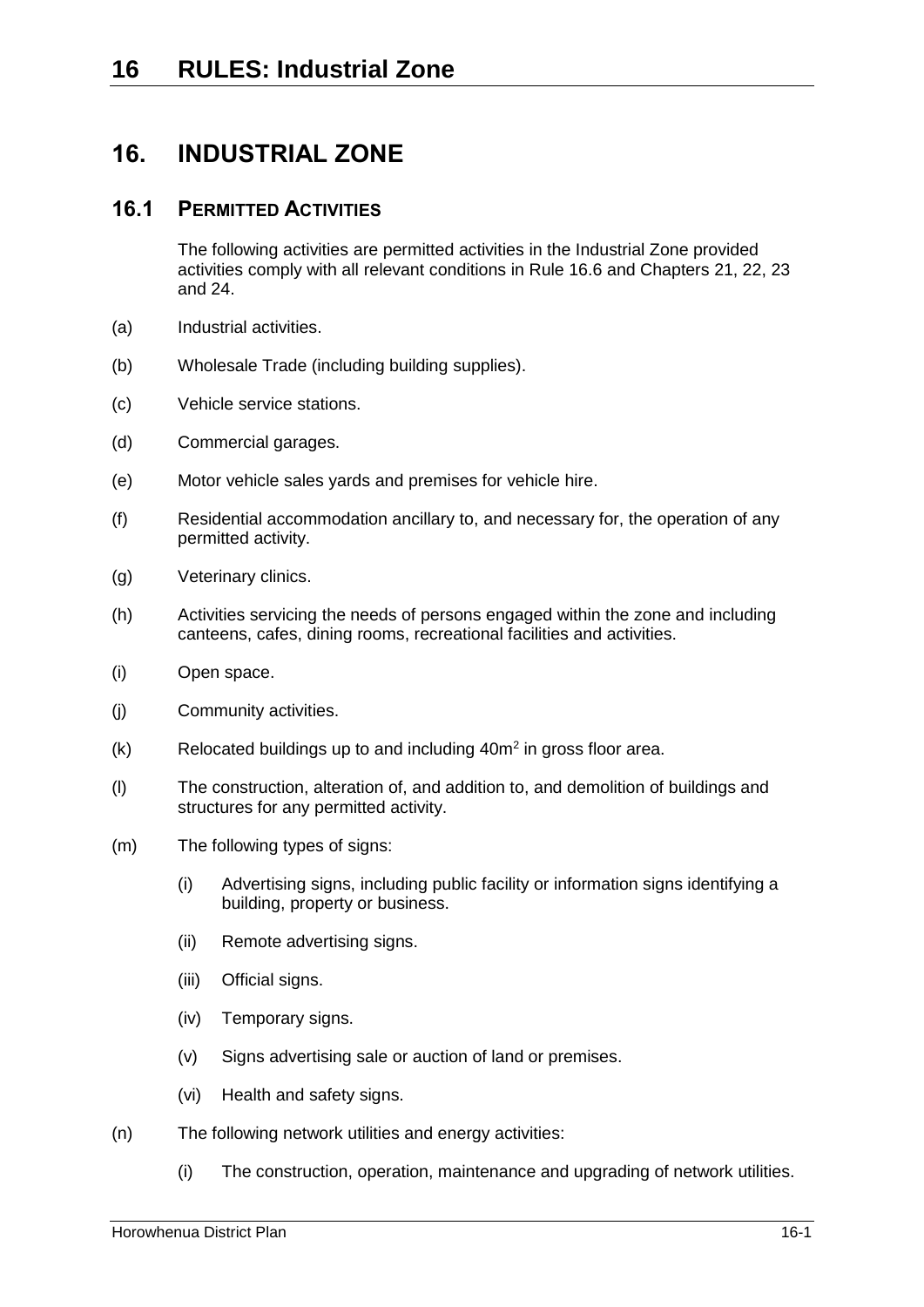- (ii) Domestic scale renewable energy devices.
- (o) Within the Flood Hazard Overlay Areas only the following activities:
	- (i) Soil conservation, erosion protection, river control or flood protection works undertaken by, or on behalf of, Horizons Regional Council.
	- (ii) Maintenance or minor upgrading of existing network utilities.
	- (iii) Installation of underground network utilities.
	- (iv) New above ground lines including support poles.
	- (v) New network utility masts.
	- (vi) New network utility cabinets/buildings.

Notes:

- For the definitions of 'maintenance' and 'minor upgrading' refer to Rules 22.1.10(a) and (c) in relation to existing network utilities.
- Refer to rules in Horizons Regional Council's One Plan relating to activities in the bed of lakes and rivers, for land adjacent to rivers, all land use activities in the coastal marine area, coastal foredunes, areas with flood control and drainage schemes, and erosion protection works that cross or adjoin mean high water springs.
- (p) Where a building or structure is listed in Schedule 2 Historic Heritage, the following are permitted activities:
	- (i) The maintenance, redecoration and repair of the interior and exterior of a Group 1 or 2 building or structure.
	- (ii) Internal alteration of a Group 2 building.
- (q) Where a site is listed in Schedule 2 Historic Heritage, the following are permitted activities:
	- (i) Maintenance and repair of existing lawns, gardens, structures (including fences), buildings and signage on any site.
	- (i) Removal of vegetation on any site.
- (r) Where a tree is listed in Schedule 3 Notable Trees the following are permitted activities:
	- (i) The removal or partial removal of a Notable Tree.
	- (ii) Any activities within the drip line of a Notable Tree.
	- (iii) Any trimming and maintenance of a Notable Tree.

*Note: The above activities must comply with all Conditions for Permitted Activities specified in Rule [16.6.21.](#page-10-0)*

(s) Temporary activities.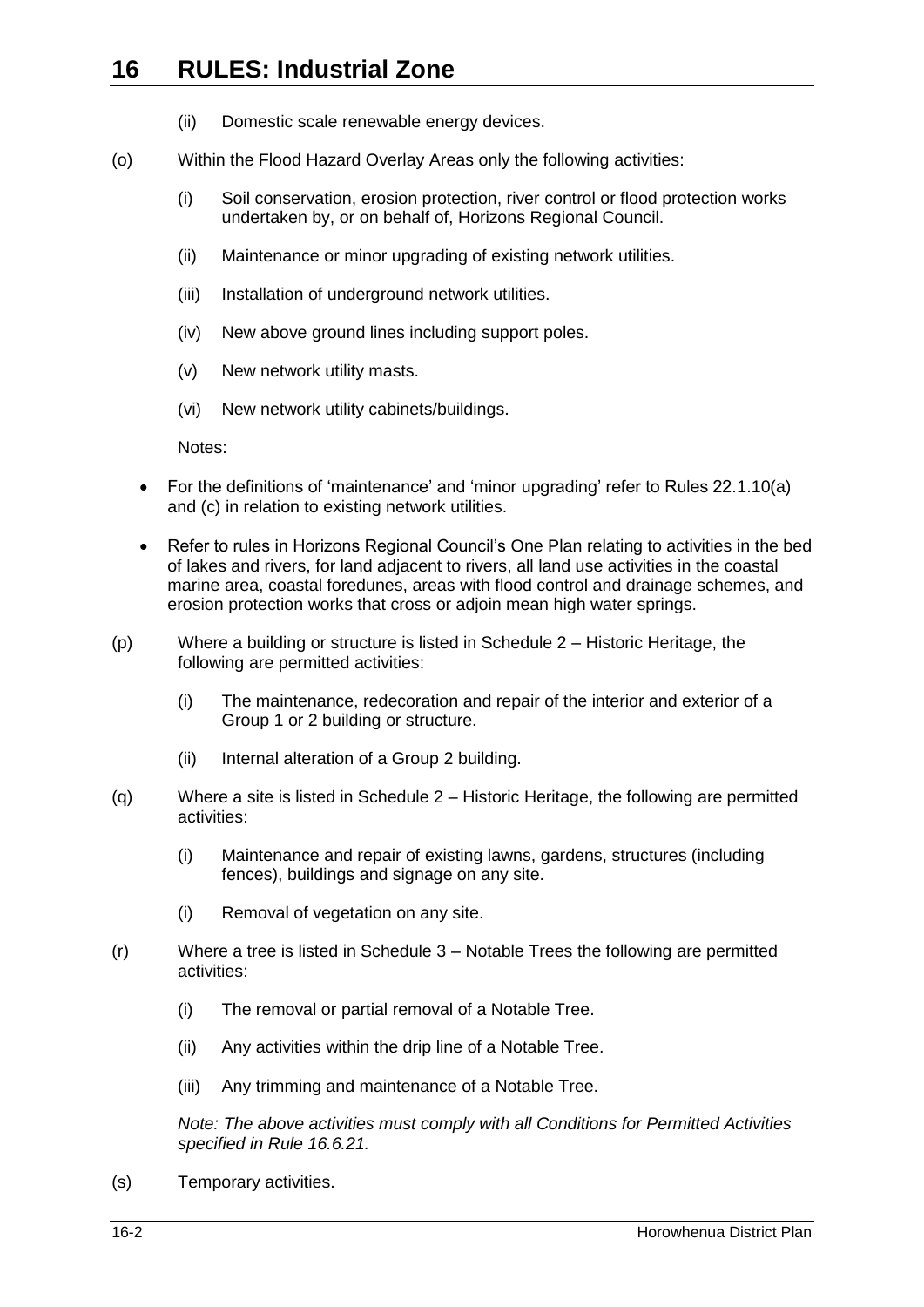- (t) Temporary military training activities.
- (u) The above list of permitted activities do not apply to the Stevensons Structural Engineers site being all the land zoned Industrial on Karaka Street and State Highway 57, Tokomaru, comprising a total of 1.8593 hectares. (Refer Rule [16.2\(h\)\)](#page-3-0)
- (v) Earthworks (Refer to Rule [16.4\(f\)\(v\)](#page-4-0) Earthworks within the heritage setting of a Group 1 or 2 building or structure and Rule [16.4\(g\)\(ii\)](#page-4-1) Earthworks within a site that is listed in Schedule 2 - Historic Heritage).
- (w) Soil conservation, erosion protection, river control or flood protection works undertaken by, or on behalf of Horizons Regional Council.

National Environmental Standards:

- For any activities on contaminated or potentially contaminated land, refer to the National Environmental Standard for Assessing and Managing Contaminants in Soil to Protect Human Health) Regulations 2011.
- For any Telecommunication or Radiocommunication facilities / activities that are located within a legal road reserve, refer to the Resource Management (National Environmental Standard for Telecommunications Facilities) Regulations 2008.
- For any activities involving the operation, maintenance, upgrading, relocation, or removal of an existing transmission line that is part of the national grid, as defined in the regulation, refer to the National Environmental Standards for Electricity Transmission Activities Regulations 2009. The regulations contain a separate code of rules for those activities listed. Except as provided for by the regulation, no rules in this Plan apply to such activities.

## **16.2 CONTROLLED ACTIVITIES**

The following activities shall be controlled activities in the Industrial Zone provided activities comply with all relevant conditions in Rule [16.7](#page-13-0) and Chapters 21, 22, 23 and 24. Refer to Rule [16.7](#page-13-0) for matters of control and conditions:

- <span id="page-2-0"></span>(a) Any subdivision of land, except within the Tararua Road Growth Area Overlay. (Refer Rule [16.7.1\)](#page-13-1)
- <span id="page-2-1"></span>(b) Any boundary adjustment subdivision within the Flood Hazard Overlay Area. (Refer Rule [16.7.2\)](#page-14-0)
- <span id="page-2-2"></span>(c) The placement of any Relocated building on any site. (Refer Rule [16.7.3\)](#page-15-0)

Except

Any relocated buildings up to and including 40m² in gross floor area.

<span id="page-2-3"></span>(d) Earthquake strengthening of any Group 2 building listed in Schedule 2 - Historic Heritage. (Refer Rule [16.7.4\)](#page-16-0)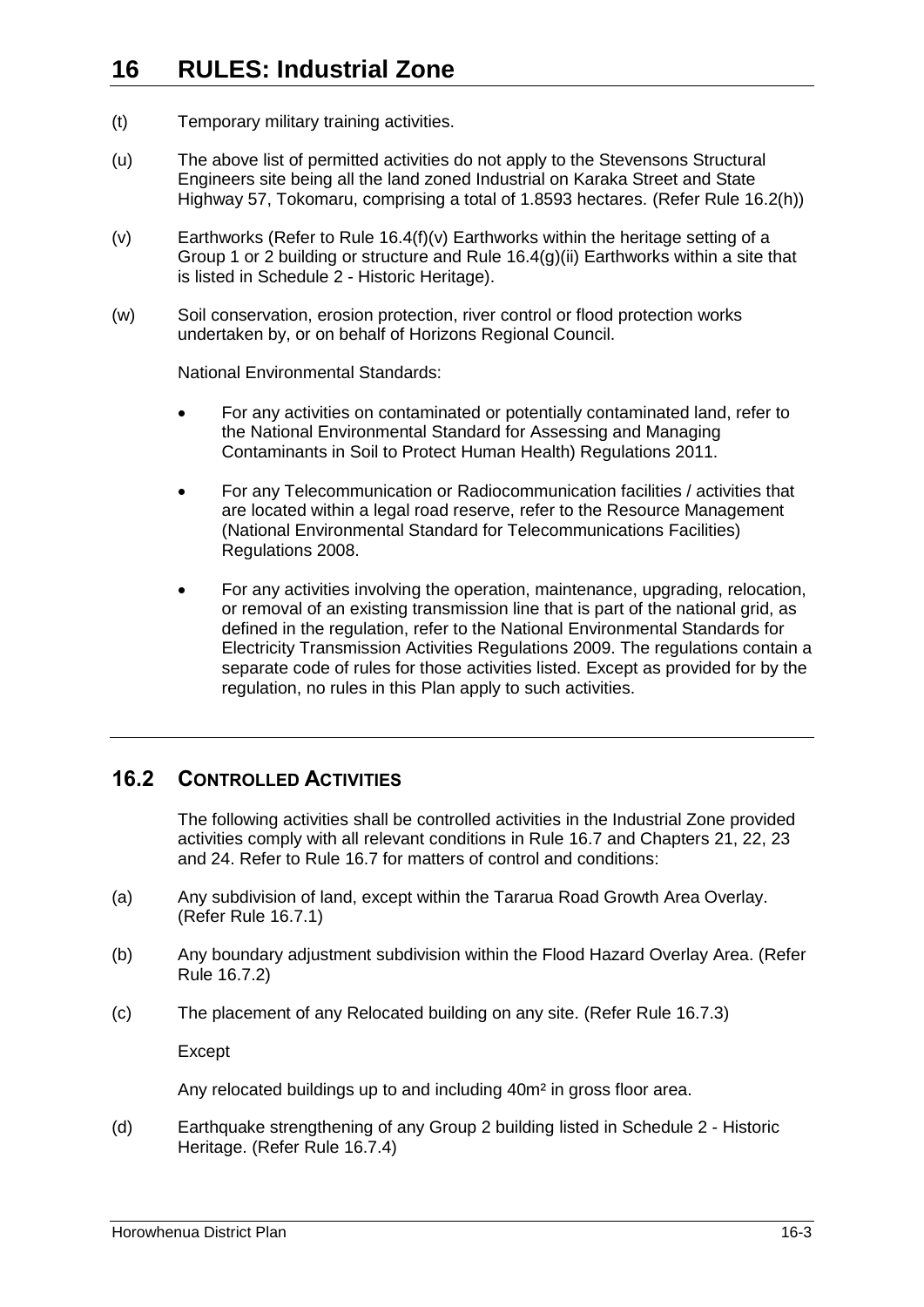- <span id="page-3-1"></span>(e) Any temporary filming activity that does not comply with the permitted activity duration condition in Rule [16.6.23\(b\)\(i\).](#page-11-0) (Refer Rule [16.7.5\)](#page-16-1)
- <span id="page-3-2"></span>(f) Any temporary military training activity that does not comply with the permitted activity conditions in Rule [16.6.24.](#page-11-1) (Refer Rule [16.7.6\)](#page-16-2)
- <span id="page-3-3"></span>(g) Within the Tararua Road Growth Area Overlay, all activities identified in Rule [16.1](#page-0-0) shall be controlled activities subject to complying with the conditions in Rules [16.6](#page-5-0) and [16.7.7.](#page-17-0) (Refer Rule [16.7.7\)](#page-17-0)
- <span id="page-3-0"></span>(h) Activities and buildings associated with steel fabrication including the cutting, drilling and welding of steel; industrial processes associated with manipulation and manufacture of steel products including sandblasting and the application of protective coatings; engineering and draftsman work associated with the design and manufacture of structural steel and all ancillary activities connected with primary activities specified above on the Stevensons Structural Engineers site being all the land zoned Industrial on Karaka Street and State Highway 57, Tokomaru, comprising a total of 1.8593 hectares. (Refer Rule [16.7.8\)](#page-17-1)

## **16.3 RESTRICTED DISCRETIONARY ACTIVITIES**

<span id="page-3-4"></span>The following activities shall be restricted discretionary activities in the Industrial Zone provided activities comply with all relevant conditions in Rule [16.8.](#page-18-0) Refer to Rule [16.8](#page-18-0) for matters of discretion and conditions:

- <span id="page-3-5"></span>(a) Any permitted activity which does not comply with any condition in Rule [16.6](#page-5-0) or Chapters 21, 22, 23 and 24 of this District Plan shall be a restricted discretionary activity. (Refer Rule [16.8.1\)](#page-18-1)
- <span id="page-3-6"></span>(b) Any controlled activity which does not comply with any condition in Rule [16.7](#page-13-0) shall be a restricted discretionary activity. (Refer Rule [16.8.2\)](#page-19-0)
- <span id="page-3-7"></span>(c) Any permitted activity within a Flood Hazard Overlay Area that does not comply with the permitted activity standards in Rule [16.6.20.](#page-9-0) (Refer Rule [16.8.3\)](#page-19-1)
- <span id="page-3-8"></span>(d) Any subdivision of land within the Tararua Road Growth Area Overlay. (Refer Rule [16.8.5\)](#page-20-0)
- <span id="page-3-9"></span>(e) Earthquake strengthening of any Group 1 building listed in Schedule 2 - Historic Heritage. (Refer Rule [16.8.6\)](#page-21-0)
- <span id="page-3-10"></span>(f) Any signs attached to, or within the heritage setting of, a building, structure or site listed in Schedule 2 – Historic Heritage that do not comply with the relevant permitted activity conditions. (Refer Rule [16.8.7\)](#page-21-1)

Note: Refer to Chapter 25 for Assessment Criteria as a guide for preparing an assessment of environmental effects to accompany a resource consent application for any of the above activities.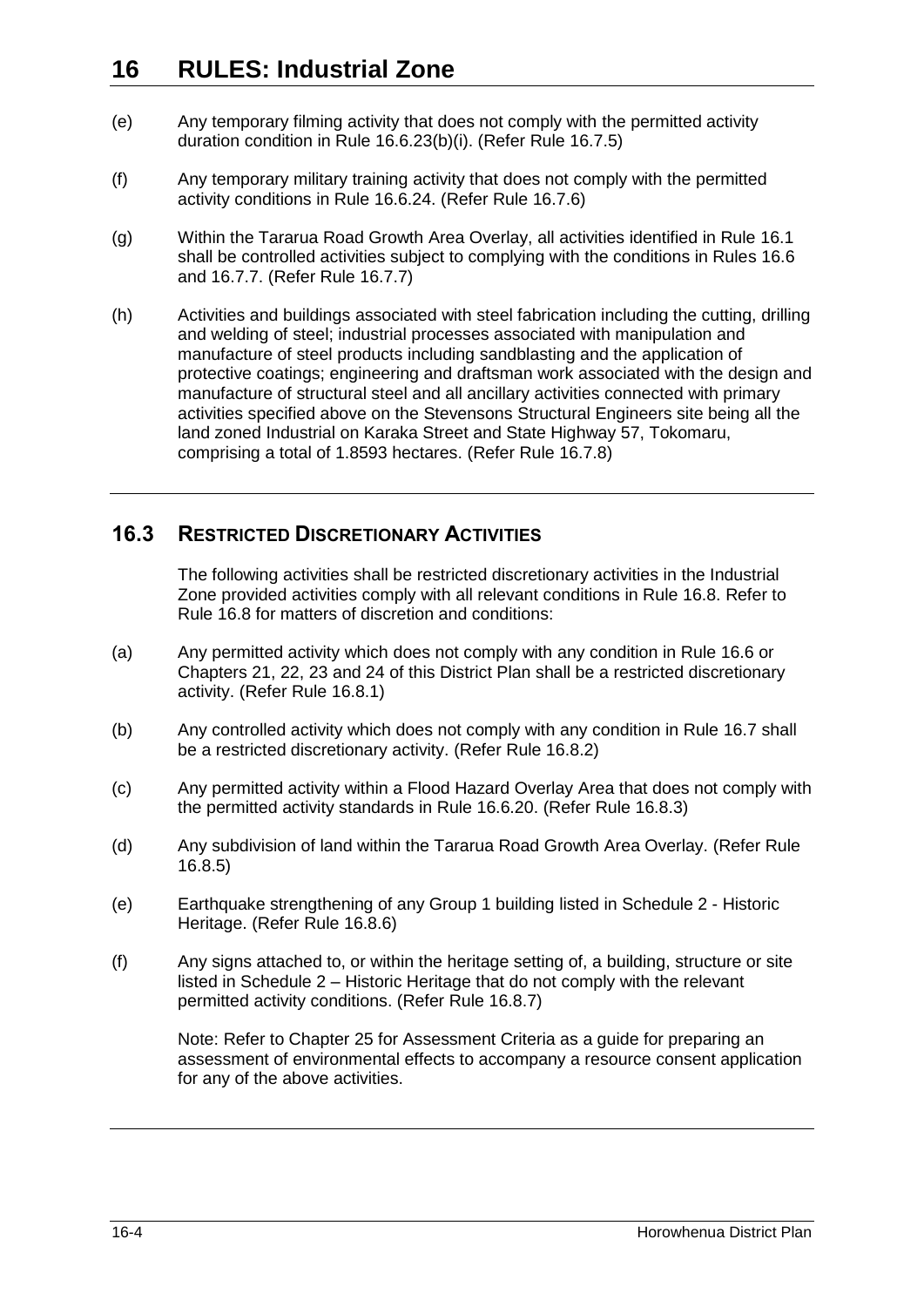## **16.4 DISCRETIONARY ACTIVITIES**

The following activities shall be discretionary activities in the Industrial Zone:

- (a) Any activity that is not a permitted, controlled, restricted discretionary activity or a non-complying activity is a discretionary activity.
- (b) Retail activities.
- (c) Residential activities, except residential activities provided for Rule [16.1\(f\).](#page-0-1)
- (d) Lines and support structures (including towers, masts and poles) for conveying electricity at a voltage exceeding 110kV.
- (e) Any activity within the Flood Hazard Overlay Area that is not listed as a permitted or restricted discretionary activity, including but not limited to the following:
	- (i) Any erection, placement, alteration of, or addition to, any habitable building or structure.
	- (ii) Any new network utilities (except installation of underground network utilities, above ground lines, network utility masts, and network utility cabinets/buildings which are a permitted activity under Rule [16.1\(n\)\)](#page-0-2).
	- (iii) Any subdivision of land (except for boundary adjustments which are a controlled activity under Rule [16.2\(a\)\)](#page-2-0).
	- (iv) Any activity involving storage of hazardous substances.
	- (v) Visitor accommodation.
- (f) Where a building or structure is listed in Schedule 2 Historic Heritage, the following are discretionary activities:
	- (i) Alteration to, or relocation of, a Group 1 or 2 building or structure.
	- (ii) Demolition of a Group 2 building or structure.
	- (iii) Subdivision within the heritage setting of a Group 1 or 2 building or structure.
	- (iv) New building or additions to an unlisted building located within the heritage setting of a Group 1 or 2 building or structure.
	- (v) Earthworks within the heritage setting of a Group 1 or 2 building or structure.
- <span id="page-4-1"></span><span id="page-4-0"></span>(g) Where a site is listed in Schedule 2 – Historic Heritage, the following are discretionary activities:
	- (i) New building or the extension of the footprint of an existing building or structure on a site.
	- (ii) Earthworks.
	- (iii) Subdivision of land.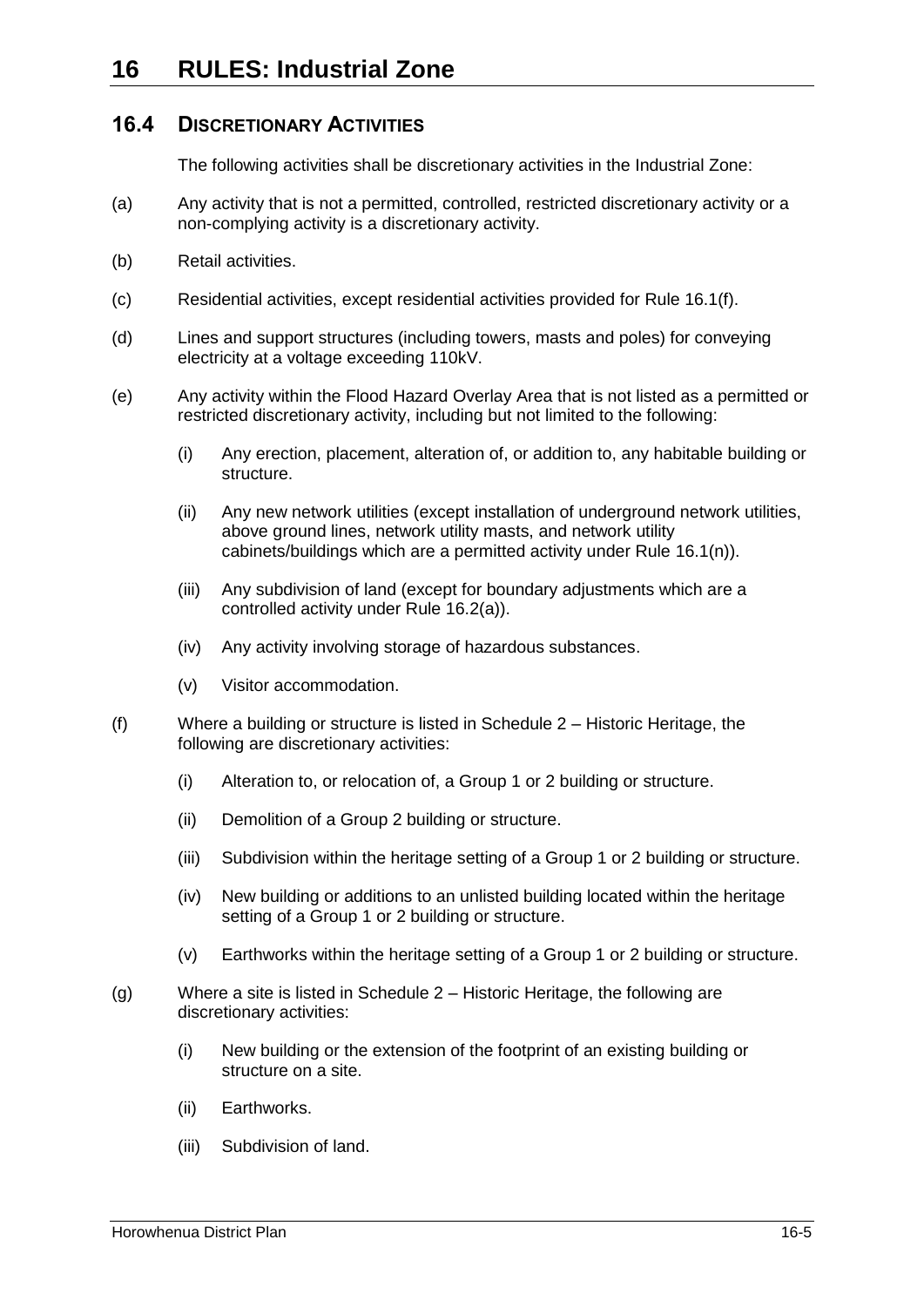(h) Any permitted work to a listed tree in Schedule 3 - Notable Trees, or any activity within the drip line of a listed Notable Tree, that does not comply with the permitted activity conditions in Rule [16.6.21.](#page-10-0)

# **16.5 NON-COMPLYING ACTIVITIES**

The following activities shall be non-complying activities in the Industrial Zone:

- (a) Demolition or destruction of a Group 1 building or structure or a site listed in Schedule 2 – Historic Heritage.
- (b) Any heavy industrial activity listed in Schedule 13 within the Tararua Road Growth Area Overlay, Low Impact Industrial Area (Schedule 5).
- (c) Any new access to State Highway 57 within the Tararua Road Growth Area Overlay.

## <span id="page-5-0"></span>**16.6 CONDITIONS FOR PERMITTED ACTIVITIES**

The following conditions shall apply to all permitted activities:

### <span id="page-5-1"></span>**16.6.1 Maximum Building Height**

- (a) No part of any building shall exceed a height of 12 metres.
- (b) Within the Low Impact Industrial Area of the Tararua Road Growth Area Structure Plan, no part of any building shall exceed a height of 10 metres.

### **16.6.2 Sites Adjoining Residential Zone, Greenbelt Residential Zone, Open Space Zone or Rural Zone**

- <span id="page-5-2"></span>(a) Where a site adjoins the Residential Zone, Greenbelt Residential Zone, Open Space Zone or Rural Zone, the following conditions shall apply:
	- (i) All buildings and structures adjoining either the Residential Zone, Greenbelt Residential Zone, Open Space Zone or Rural Zone shall comply with the daylight setback envelope of the Residential Zone.
	- (ii) All buildings and structures shall be setback 4.5 metres from the Residential Zone boundary, Greenbelt Residential Zone boundary, Open Space Zone boundary or Rural Zone boundary.
	- (iii) All buildings, outdoor carparking, storage, servicing and loading areas shall be screened by a close-boarded fence made of solid material with a minimum height of 1.2 metres and a maximum height of 2 metres.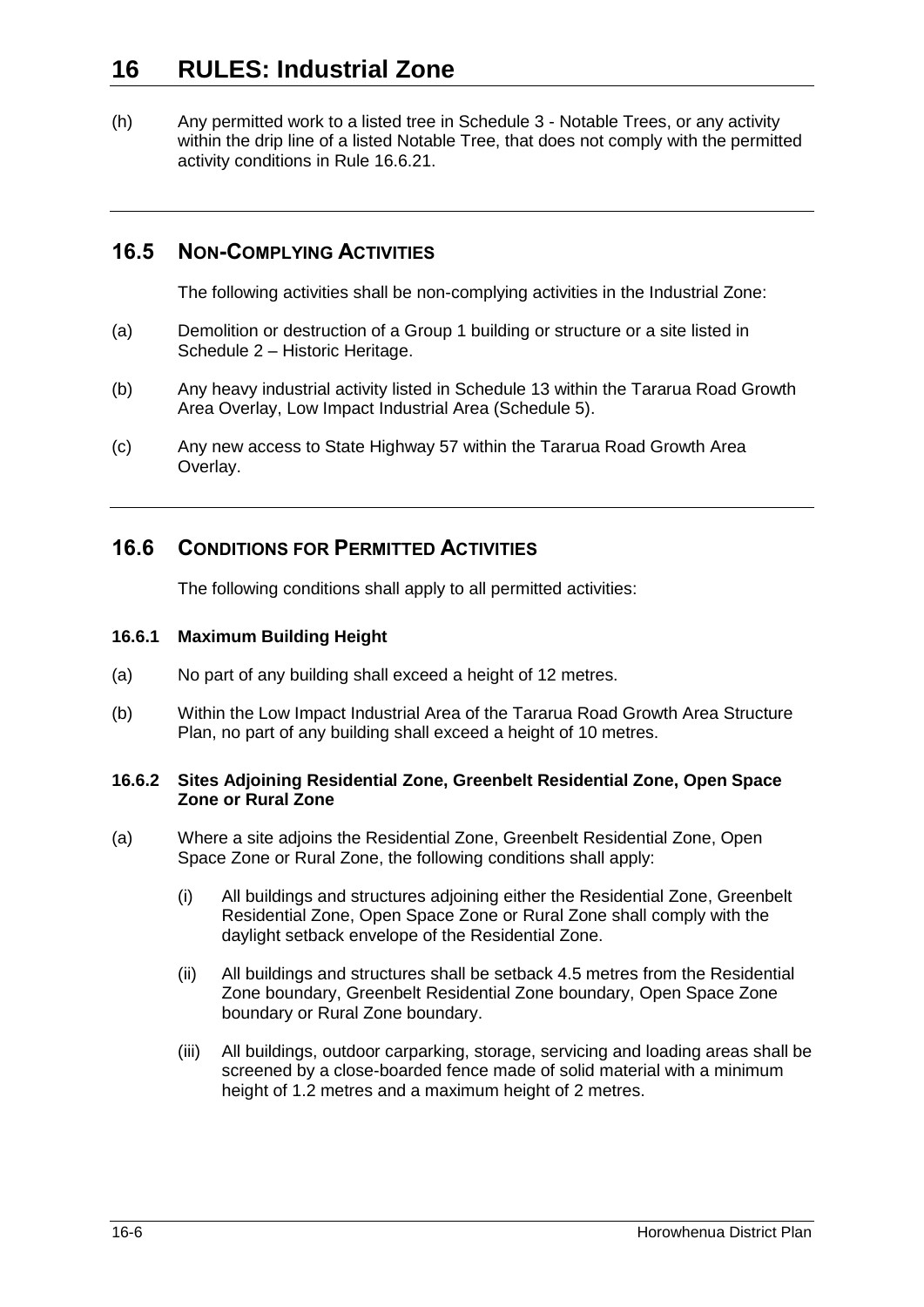### **16.6.3 Sites with Frontage to State Highway 1**

- (a) No building shall be located closer than 10 metres from the State Highway 1 (Oxford Street, or Main Road South, Levin, and Johnston Street and Russell Street, Foxton) road boundary.
- (b) The area between any building or carpark and the front road boundary shall include a landscaping strip. This landscaping strip shall comply with the following conditions:
	- (i) A minimum width of 2 metres.
	- (ii) Planting shall include at least one specimen tree capable of growing to 5 metres in height within 10 years of planting for every 7 metres of site frontage.
	- (iii) At least 75% of the landscaping strip shall be covered by shrubs.
	- (iv) The landscaping strip shall be planted so as to provide separation between on-site pedestrian and vehicle activities and pedestrian/vehicular activities taking place on the street.

### **16.6.4 Signs**

- (a) All permitted signs shall comply with the following:
	- (i) All signs shall comply with the maximum height, and where adjoining a Residential, Greenbelt Residential or Open Space Zone, the applicable daylight setback for the adjoining Zone shall apply.
	- (ii) All signs attached to buildings shall not exceed the highest point of the roof.
	- (iii) All signs extending over a footpath shall be a minimum of 2.5 metres above the foot path and 450mm setback from the kerb of a road or road boundary.
	- (iv) Any temporary sign shall be displayed for no longer than two (2) calendar months of a 12 month period and removed within seven (7) days after the event. Temporary signs do not need to be on the site of the temporary activity.
	- (v) Signs advertising the sale or auction of land or premises shall be removed within 10 days of the property being sold, leased or withdrawn from the market.

### <span id="page-6-1"></span>**16.6.5 Noise**

- <span id="page-6-0"></span>(a) Noise from any activity shall not exceed the following limits when measured at, or within any point, within any site in the Residential, Greenbelt Residential, or Rural Zones:
	- (i) On any day
		- 7.00am 7.00pm: 55dB  $L_{Aeq (15 mins)}$
		- $7.00 \text{pm} 10.00 \text{pm}$ : 50dB  $L_{\text{Aea (15 mins)}}$
		- 10.00pm 7.00am: 40dB  $L_{Aea(15min)}$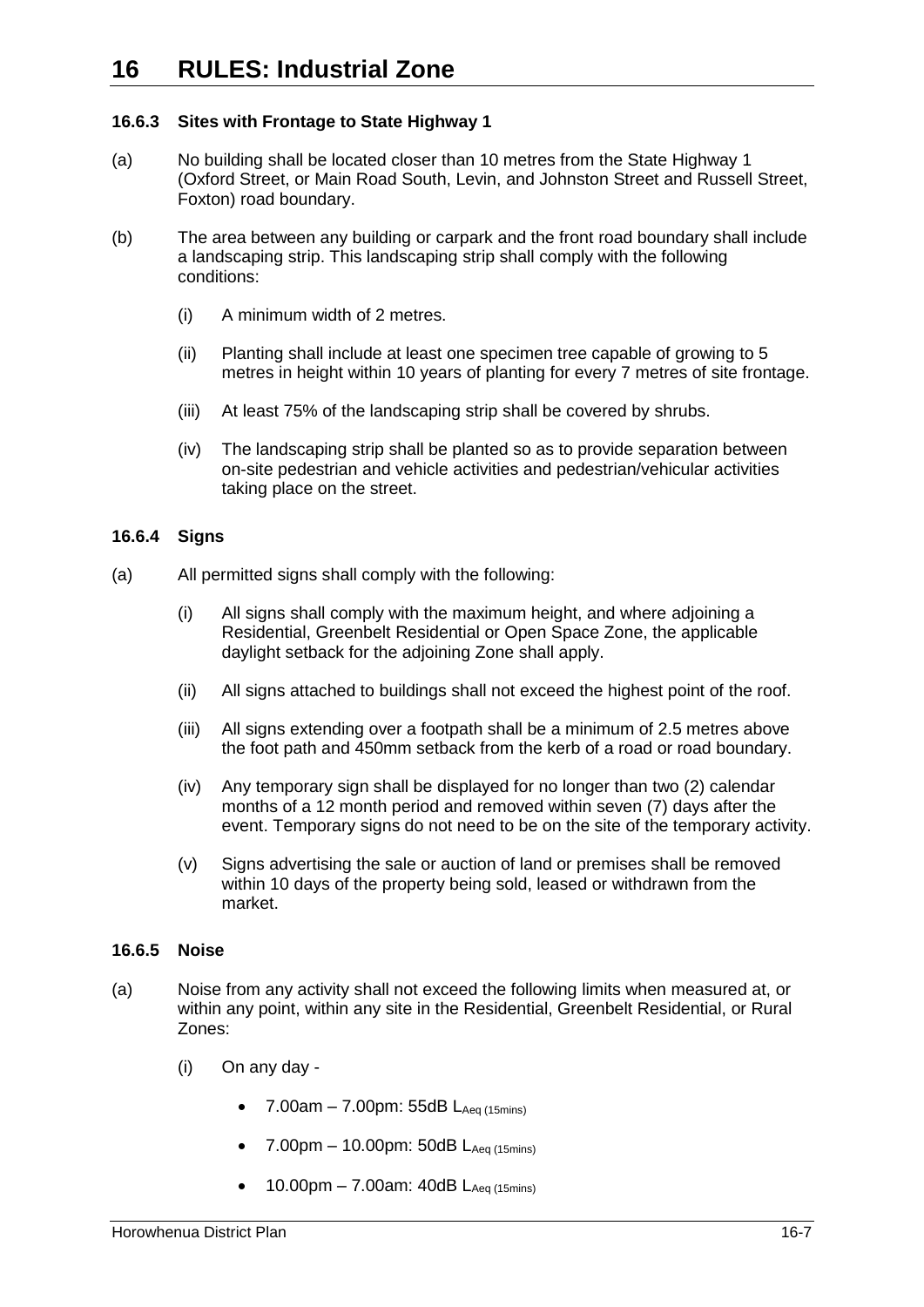- 10.00pm 7.00am: 65dB  $(L_{max})$
- <span id="page-7-0"></span>(b) Noise from any activity shall not exceed  $65dB$   $L_{Aeq}$  at any time, when measured at, or within, any other site in the Industrial, Commercial or Open Space Zones.
- <span id="page-7-1"></span>(c) Sound levels shall be measured and assessed in accordance with the provisions of NZS 6801:2008 Acoustics - Measurement of environmental sound and assessed in accordance with the provisions of NZS 6802:2008 Acoustics - Environmental noise.
- (d) Construction, maintenance and demolition works shall be measured, assessed, managed and controlled in accordance with the provisions of NZS 6803:1999 Acoustics – Construction noise.
- (e) The noise limits in Rule [16.6.5\(a\),](#page-6-0)[16.6.5\(b\)](#page-7-0) and [16.6.5\(c\)](#page-7-1) shall not apply to the following activities:
	- (i) Fire and civil emergency sirens.
	- (ii) Construction, maintenance and demolition work.
	- (iii) The operation of the Main North Island Trunk Railway.
	- (iv) Vehicles being driven on a road (within the meaning of Section 2(1) of the Transport Act 1962).
	- (v) Temporary Military Training Activities.
	- (vi) Temporary events.

Notwithstanding the above rules, Section 16 of the RMA imposes a duty on every occupier of land and any person carrying out an activity in, on or under a water body to adopt the best practicable option to avoid unreasonable noise.

#### **16.6.6 Vibration**

- (a) No activity shall create any vibration which exceeds the limits in the following standards:
	- (i) AS 2670.1-2001 Evaluation of human exposure to whole-body vibration General requirements.
	- (ii) AS 2670.2-1990 Evaluation of human exposure to whole-body vibration Continuous and Shock-Induced Vibration in Buildings (1 to 80 Hz).
	- (iii) DIN 4150-3:1999 Effects of vibration on structures.
	- (iv) NZS 4403:1976 Code of Practice for Storage, Handling, and Use of Explosives, and any subsequent amendments.

#### **16.6.7 Odour**

(a) No activity shall give rise to offensive or objectionable odours able to be detected at the boundary of any adjoining residential property or at the boundary of any property in any other zone.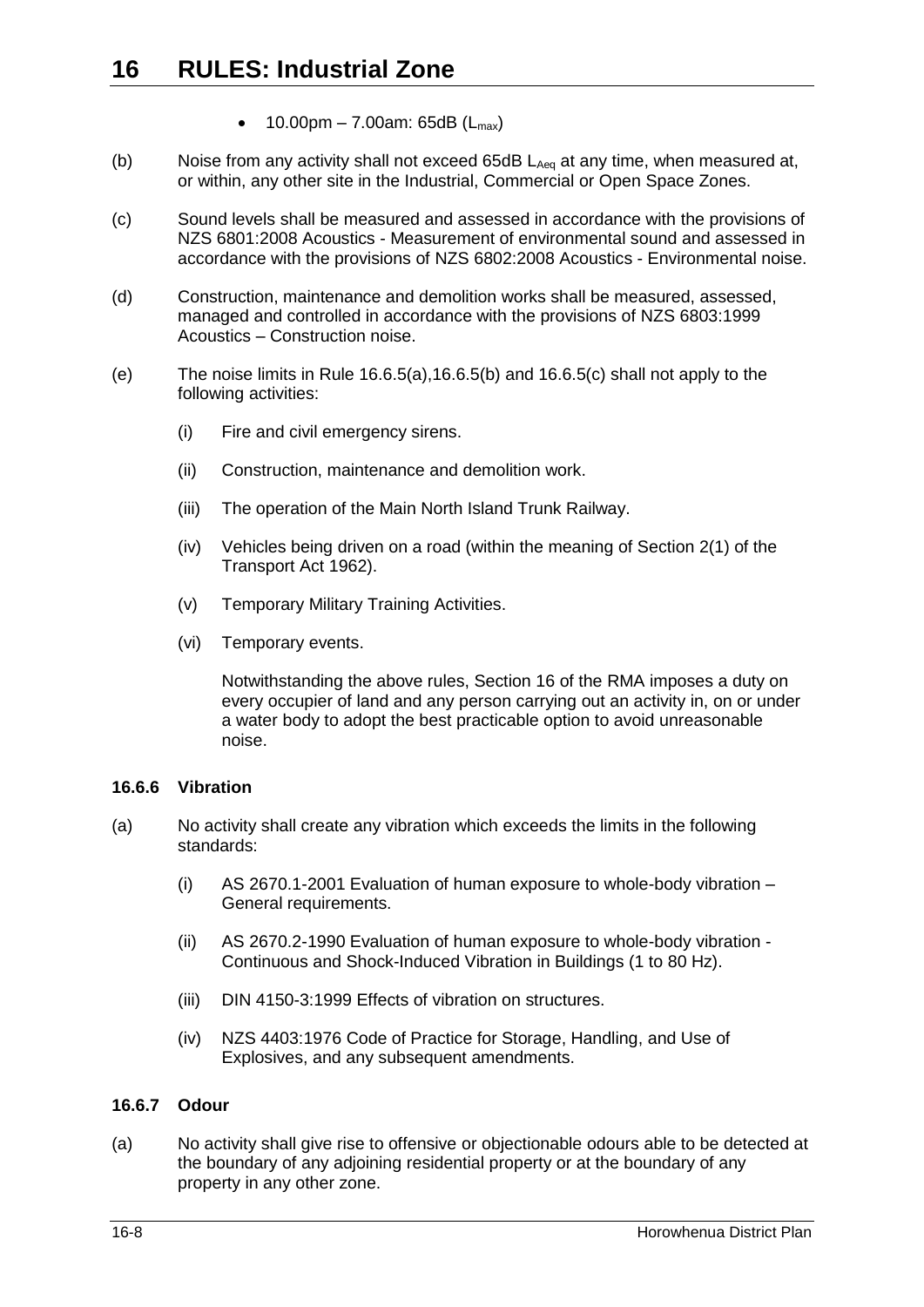Note: For the purpose of this condition, an offensive or objectionable odour is that odour which can be detected and is considered to be offensive or objectionable by at least two independent observers; including at least one Council officer. In determining whether an odour is offensive or objectionable, the "FIDOL factors" may be considered (the frequency; the intensity; the duration; the offensiveness (or character); and the location of the odour). Section 14.2 of the One Plan as well as the Good Practice Guide for Assessing and Managing Odour in New Zealand (Ministry for the Environment, 2003) contains further guidance.

### **16.6.8 Light Spill**

(a) The spill of light from any artificial lighting shall not exceed 10 lux (lumens per square metre) onto any site within the Residential Zone. The maximum lux shall be measured horizontally or vertically at the Residential Zone site boundary.

### **16.6.9 Storage Areas**

(a) All areas used for the storage of goods, materials, or waste products shall be screened from view from the Residential, Greenbelt Residential, Rural and Open Space Zones, roads and other public spaces by solid screening such as fences or planting.

### **16.6.10 Unsightly Buildings**

(a) No building shall be left unfinished or be permitted to deteriorate such that its external appearance adversely affects the amenity of the neighbourhood in which it is situated.

### **16.6.11 Water Supply**

(a) All sites shall be provided with a water supply to meet the capacity and quality requirements of the activities undertaken on the site in accordance with Chapter 24.

### **16.6.12 Wastes Disposal**

(a) All wastes (including sewage, effluent, and refuse) that are generated or stored on any site shall be collected, treated, and disposed of in a manner that avoids any significant adverse effects or nuisance for adjoining properties.

#### **16.6.13 Surfacewater Disposal**

(a) All activities shall make provision for the management of stormwater as means of dealing with water quantity and water quality to avoid significant adverse effects or nuisance and shall include bunding sufficient to avoid run-off contaminated with hazardous substances, including oil into stormwater drains.

### **16.6.14 Engineering Works**

(a) All activities, subdivisions and developments shall comply with the permitted activity conditions in Chapter 24.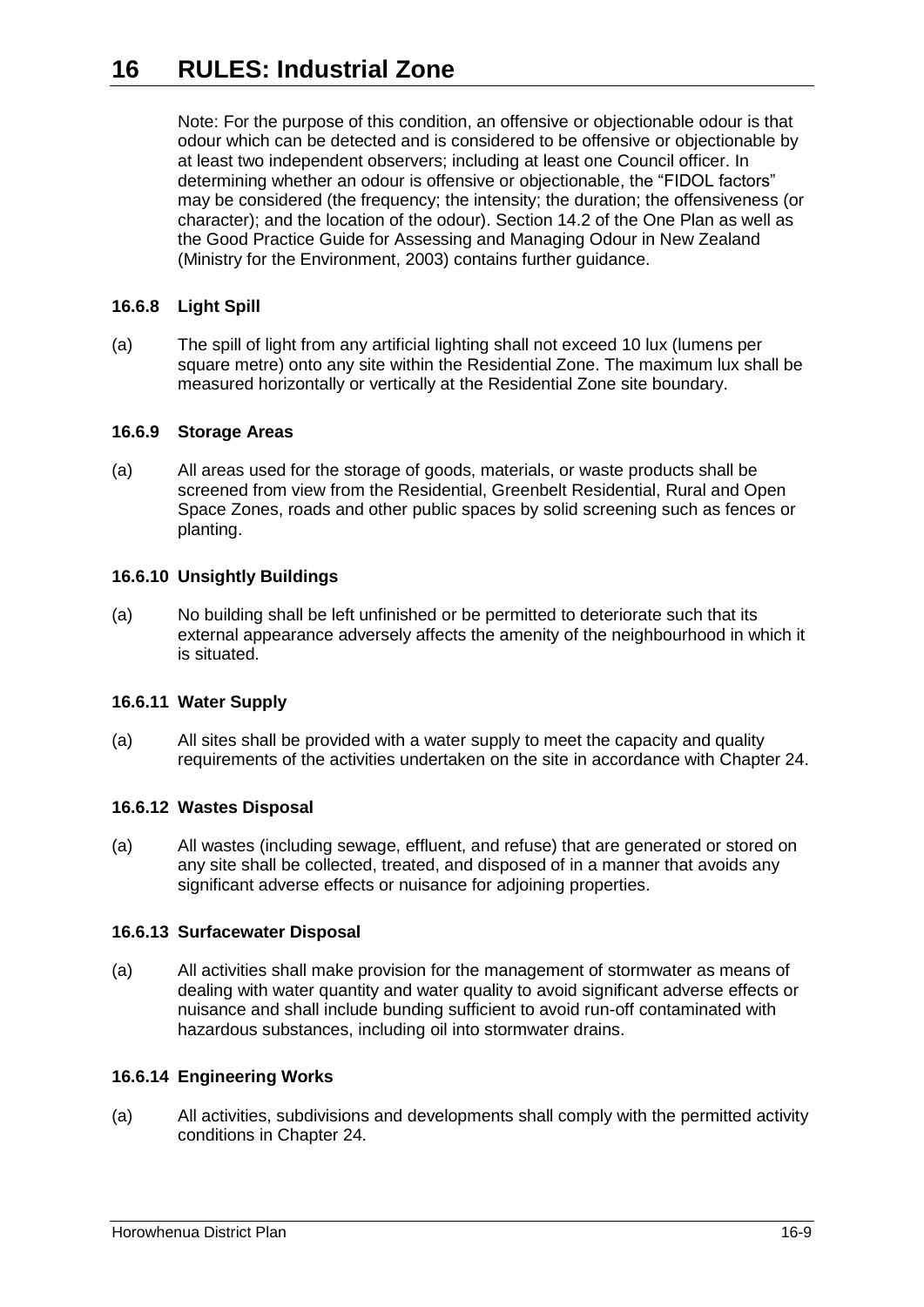### **16.6.15 Vehicle Access**

(a) All activities shall be provided with practicable vehicle access from a public road in accordance with the permitted activity conditions in Chapter 21.

### **16.6.16 Vehicle Parking, Manoeuvring, and Loading**

(a) All activities shall provide vehicle parking spaces, manoeuvring areas, and loading facilities in accordance with the permitted activity conditions in Chapter 21.

*Note: Chapter 21 does not specify a minimum number of onsite carparks required (except for mobility/accessible carparks). Instead, it specifies the formation and manner in which carparking should be provided, in the event that those carrying out land use or subdivision activities choose to provide on-site carparking.* 

### **16.6.17 Safety and Visibility at Road and Rail Intersection**

(a) No building or structure shall be erected, no materials shall be placed, or vegetation planted that would obscure the railway level crossing approach sight triangles as detailed in Rule 21.1.11 in Chapter 21.

### **16.6.18 Network Utilities**

- (a) All network utilities and structures associated with network utilities shall comply with the permitted activity conditions in Chapter 22.
- (b) All other permitted activity conditions specified in this Chapter of the District Plan shall also apply to any network utility or associated structure.

### **16.6.19 Hazardous Substances**

(a) All activities using, storing, transporting or disposing of hazardous substances shall comply with the Hazardous Substances Classification parameters for the Industrial Zone in Chapter 23 and shall comply with the permitted activity conditions in that Chapter.

### <span id="page-9-0"></span>**16.6.20 Flood Hazard Overlay Area**

(a) Within a Flood Hazard Overlay Area earthworks shall not exceed 20 $\text{m}^3$  per site within any 12 month period.

Except

The earthworks volume limit does not apply to tracks where the existing ground level is not altered by greater than 0.1 metres in any 12 month period or to the installation of underground network utilities undertaken in accordance with (c) below.

(b) Within a Flood Hazard Overlay Area, the erection, placement, alteration of or addition to any non-habitable structure with an unsealed or permeable floor shall not exceed a gross floor area of 40m<sup>2</sup> per site.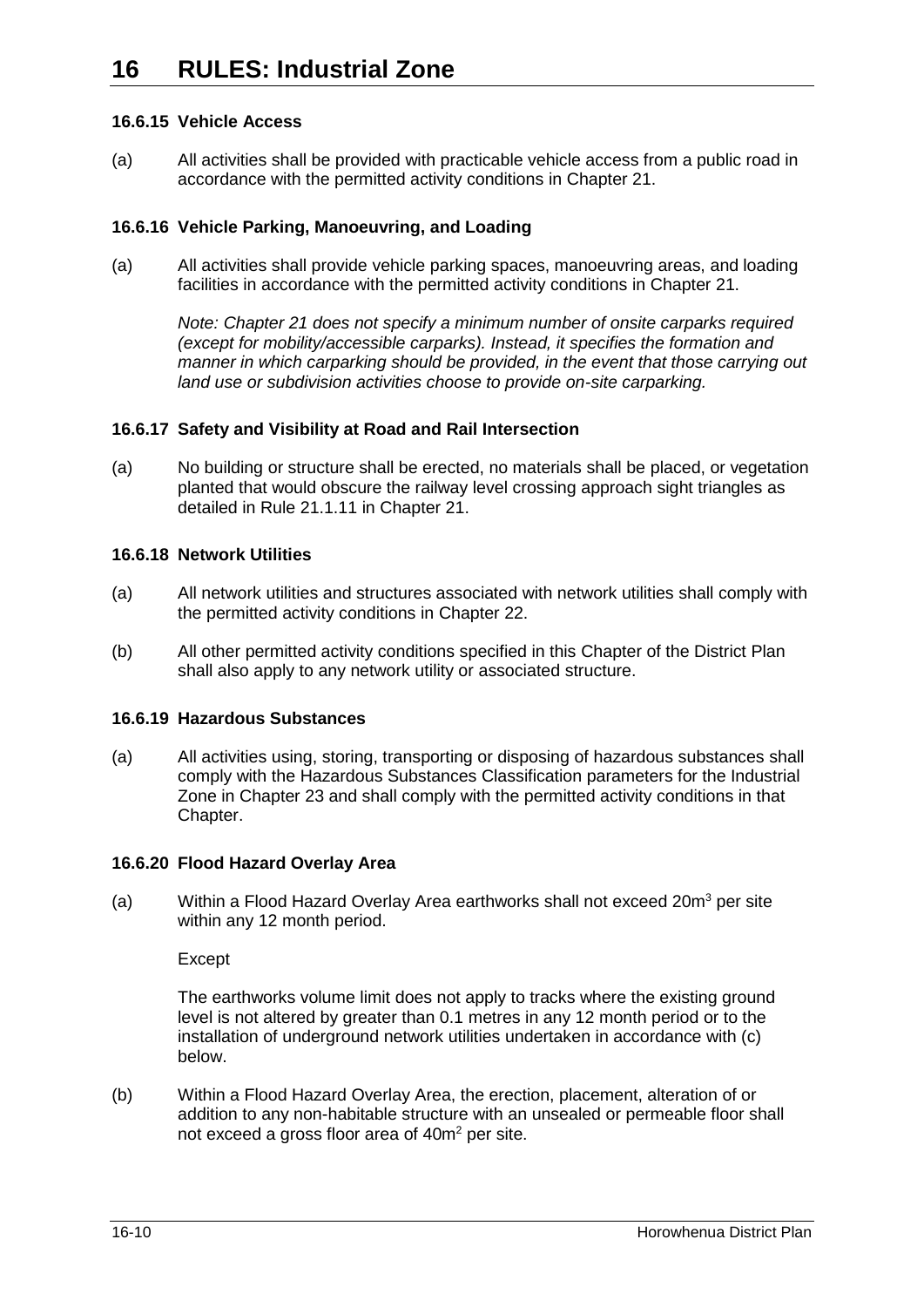Except the above two standards (a) and (b) do not apply to any soil conservation and river/flood control works carried out by or on behalf of Horizons Regional Council.

- (c) Within a Flood Hazard Overlay Area, earthworks associated with the installation of underground network utilities shall reinstate ground level as close as practicable to its state prior to disturbance.
- (d) Within a Flood Hazard Overlay Area, new network utility cabinets/buildings shall not exceed 5m<sup>2</sup> gross floor area.

### <span id="page-10-0"></span>**16.6.21 Notable Trees**

- (a) Any removal or partial removal of a tree listed in Schedule 3 Notable Trees shall comply with the following conditions:
	- (i) Council has confirmed the tree is dead; or
	- (ii) Removal or partial removal is required as an emergency work to safeguard life or habitable buildings from immediate danger (as confirmed by a qualified arborist).
- (b) Within the drip line of any tree listed in Schedule 3 Notable Trees, any activities shall not involve the following works:
	- (i) The construction of any building or structure.
	- (ii) The laying of overhead or underground services.
	- (iii) Any sealing, paving, soil compaction, or any other impervious surfaces.
	- (iv) The alteration of existing ground levels by excavation or deposition of soil including thrust boring and directional drilling.
	- (v) The discharge of any toxic hazardous substance.
- (c) Any trimming and maintenance of a tree listed in Schedule 3 Notable Trees shall be limited to:
	- (i) Minor trimming necessary to maintain the health of the tree where the work is carried out by, or under the supervision of, a qualified arborist who has advised the Council in advance of the work to be carried out.
	- (ii) The removal of branches interfering with buildings, structures, overhead wires or utility networks, but only to the extent that they are touching those buildings, or structures, or likely to compromise the effective operation of those overhead wires or utility networks and only where the work is carried out by, or under the supervision of a qualified arborist who has advised the Council in advance of the work to be carried out.
	- (iii) The removal of broken branches, dead wood or diseased vegetation (as confirmed by a qualified arborist).
	- (iv) Required as an emergency work.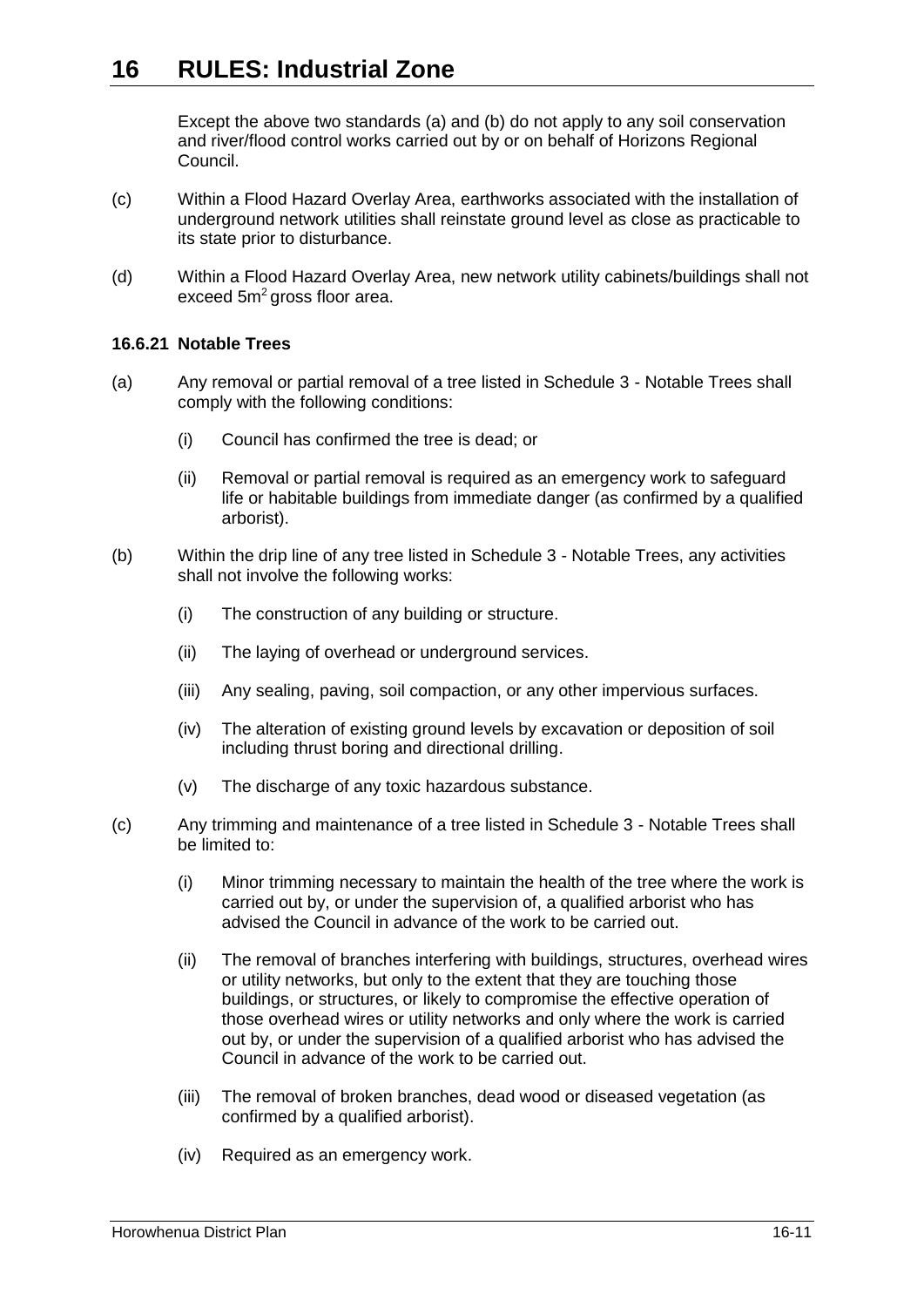### **16.6.22 Sites of significance to Tangata Whenua**

(a) No activity or development shall modify, demolish or remove any site of significance to Māori where such site has been identified to Council and recorded by the Council in a register of sites prior to the time that any activity or development is proposed.

### **16.6.23 Temporary Activities**

- (a) In addition to the permitted activity conditions, temporary events, such as, but not limited to, festivals, sports events, and markets, shall comply with following standards:
	- (i) The duration of any temporary event shall not exceed seven (7) consecutive days. For the purpose of this rule, 'day' means a whole day, or part of a day.
	- (ii) Any temporary event shall operate between the hours of 7.00am 10.00pm.
	- (iii) The duration of a series of temporary events shall not exceed a cumulative period of 30 days in a calendar year.
	- (iv) All temporary buildings and structures are exempt from the maximum height and screening standards set out in [16.6.1](#page-5-1) and [16.6.2\(a\)\(iii\).](#page-5-2)
	- (v) Noise from any temporary events shall not exceed the following noise levels, at any site in the Residential Zone, at the notional boundary of any noise sensitive activity within the Rural Zone, or anywhere within the site boundary of any noise sensitive activity within the Commercial, Industrial, Open Space or Greenbelt Residential Zones:
		- Amplified Sound including sound testing: 80dB LAeq (10 mins).
		- Activities other than amplified sound:  $70dB$   $L_{Aea (10 mins)}$ .
		- Crowd noise is exempt from these limits.
- <span id="page-11-0"></span>(b) In addition to the other permitted activity conditions, temporary filming activities shall comply with the following conditions:
	- (i) The total occupation of the site for filming activities shall not exceed seven (7) consecutive days.
	- (ii) All temporary filming buildings and structures are exempt from the maximum height and screening standards set out in [16.6.1](#page-5-1) and [16.6.2\(a\)\(iii\).](#page-5-2)

### <span id="page-11-1"></span>**16.6.24 Temporary Military Training Activities**

- (a) All temporary military training activities shall comply with the following conditions:
	- (i) No permanent structures shall be constructed.
	- (ii) The activity shall not require excavation (permanent or mechanical), unless provided for in this District Plan.
	- (iii) The duration of any temporary military training activity shall not exceed 31 consecutive days.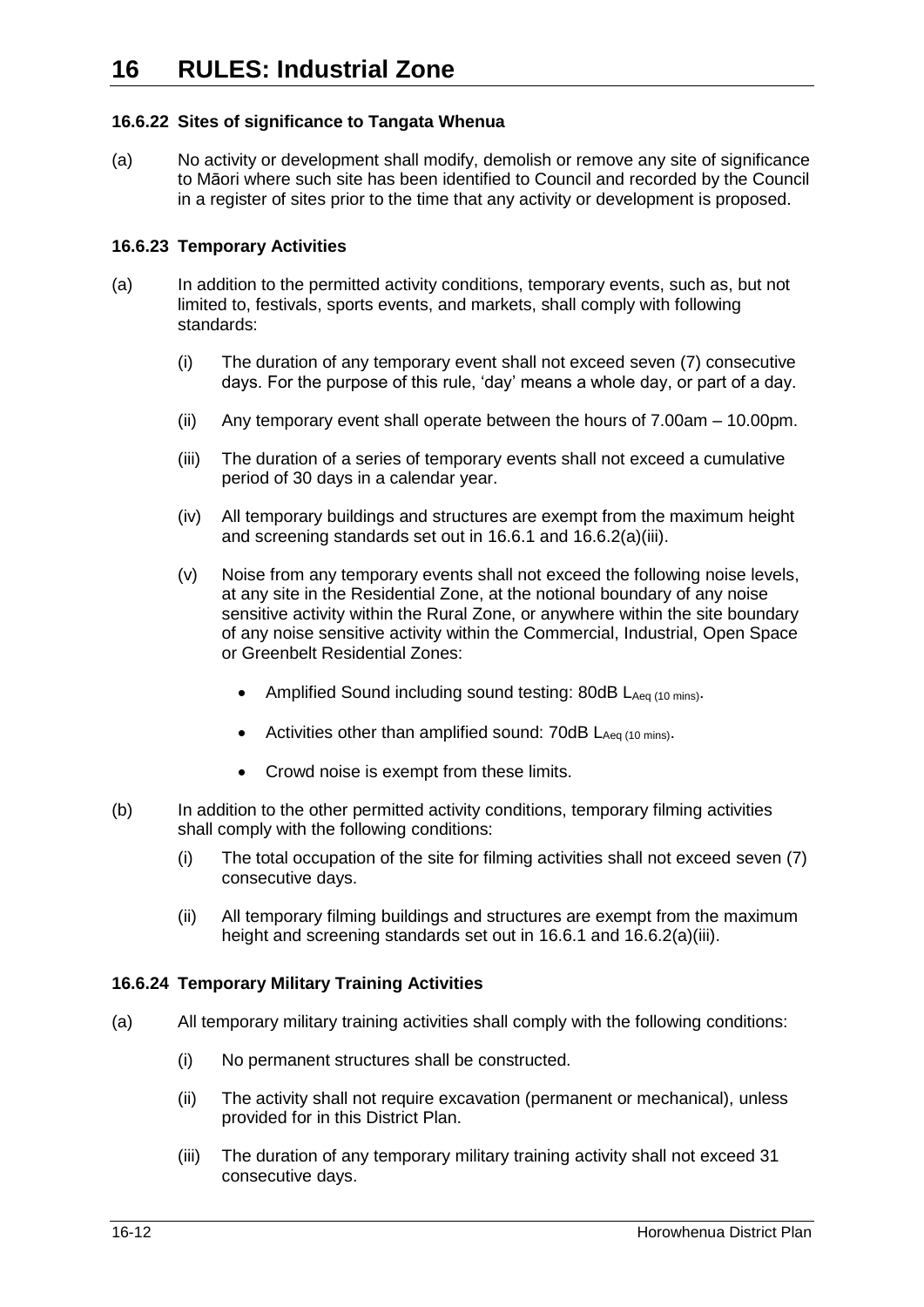(iv) Noise generated from mobile sources (other than weapons firing and use of explosives) shall be assessed in accordance with and not exceed the limits as set out in NZS 6803:1999 Acoustics - Construction Noise.

Noise levels shall be measured and assessed in accordance with that Standard as if it were construction noise.

- (v) Noise generated from any fixed source (other than weapons firing and/or use of explosives) shall not exceed the following limits when measured at the notional boundary of any noise sensitive activity, or any Residential Zone or Greenbelt Residential Zone site boundary:
	- On any day -
		- $-7.00$ am  $-7.00$ pm: 55 dB L<sub>Aeq(15min)</sub>
		- $-7.00$ pm  $-10.00$ pm: 50 dB L<sub>Aeq(15min)</sub>
		- $-$  10.00pm 7.00am: 45 dB LAeq(15min)
		- $-$  10.00pm 7.00am: 75 dB LAFmax

Noise levels shall be measured and assessed in accordance with the provisions of NZS 6801:2008 Acoustics - Measurement of environmental sound and assessed in accordance with the provisions of NZS 6802:2008 Acoustics - Environmental noise.

(vi) Noise generated from the use of helicopters shall be assessed in accordance with NZS6807:1994 Noise Management and Land Use Planning for Helicopter Landing Areas and comply with the limits set out therein.

Noise levels shall be measured in accordance with NZS6801:2008 Acoustics - Measurement of Sound.

- (vii) Any training activities involving the use of explosives and/or firing of weapons shall comply with either:
	- The separation distances identified in Table 16-1; or
	- If minimum separation distances in Table 16-1 cannot be met:
		- Daytime sound levels do not exceed a peak sound pressure level of 120 dBC when measured at the notional boundary of any noise sensitive activity, or any Residential Zone or Greenbelt Residential Zone site boundary; and
		- Night time sound levels do not exceed a peak sound pressure level of 90 dBC when measured at the notional boundary of any noise sensitive activity, or any Residential Zone or Greenbelt Residential Zone site boundary; and
		- Provided the New Zealand Defence Force produces and undertakes the activity in accordance with a Noise Management Plan submitted to the Council at least 15 working days prior to the activity being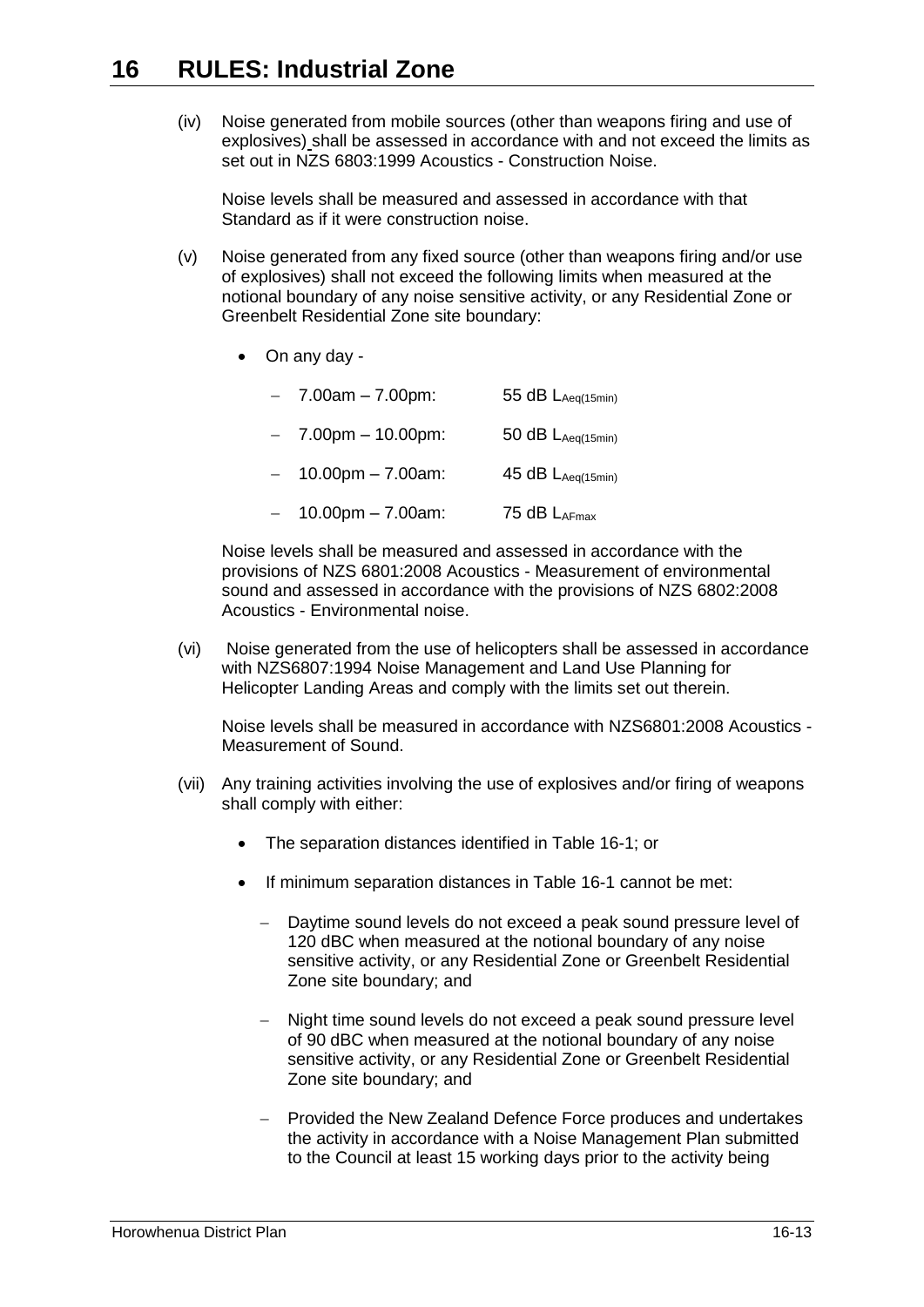undertaken (Refer 28.2.6 for information requirements for Noise Management Plan).

| Type of military noise source                                           | <b>Standards</b>                 |                                                                                                                                                                                                                                |
|-------------------------------------------------------------------------|----------------------------------|--------------------------------------------------------------------------------------------------------------------------------------------------------------------------------------------------------------------------------|
|                                                                         | Time (Monday to<br>Sunday)       | Separation distance required<br>from any residential dwelling<br>unit or building used for noise<br>sensitivity activities in any<br>Zone, and any site within the<br>Residential Zone or Greenbelt<br><b>Residential Zone</b> |
| 1. Live firing of weapons and<br>single or multiple explosive<br>events | 7.00am to 7.00pm<br>(daytime)    | At least 1500m                                                                                                                                                                                                                 |
|                                                                         | 7.00pm to 7.00am<br>(night time) | At least 4500m                                                                                                                                                                                                                 |
| 2. Firing of blank ammunition                                           | 7.00am to 7.00pm                 | At least 750m                                                                                                                                                                                                                  |
|                                                                         | 7.00pm to 7.00am<br>(night time) | At least 2250m                                                                                                                                                                                                                 |

#### **Table 16-1: Separation Distances for Temporary Military Training Activities involving explosives and/or weapons.**

# <span id="page-13-0"></span>**16.7 MATTERS OF CONTROL AND CONDITIONS FOR CONTROLLED ACTIVITIES**

The matters over which Council reserves its control and the required conditions are detailed below for each controlled activity:

### <span id="page-13-1"></span>**16.7.1 Subdivision of Land (Refer Rule [16.2\(a\)\)](#page-2-0)**

### (a) Matters of Control

- (i) The design and layout of the subdivision, including the size, shape and position of any lot, including the future land use and development of each lot. In addition, the location of building sites, separation distances, orientation of buildings, and screening/landscape treatment.
- (ii) The amalgamation of any proposed allotments or balance areas to existing titles of land.
- (iii) The provision of any new roads, cycleways, footpaths, provision of linkages to existing roads, access over or under railway lines, the diversion or alteration of any existing roads, the provision of access, passing bays, manoeuvring areas, and any necessary easements.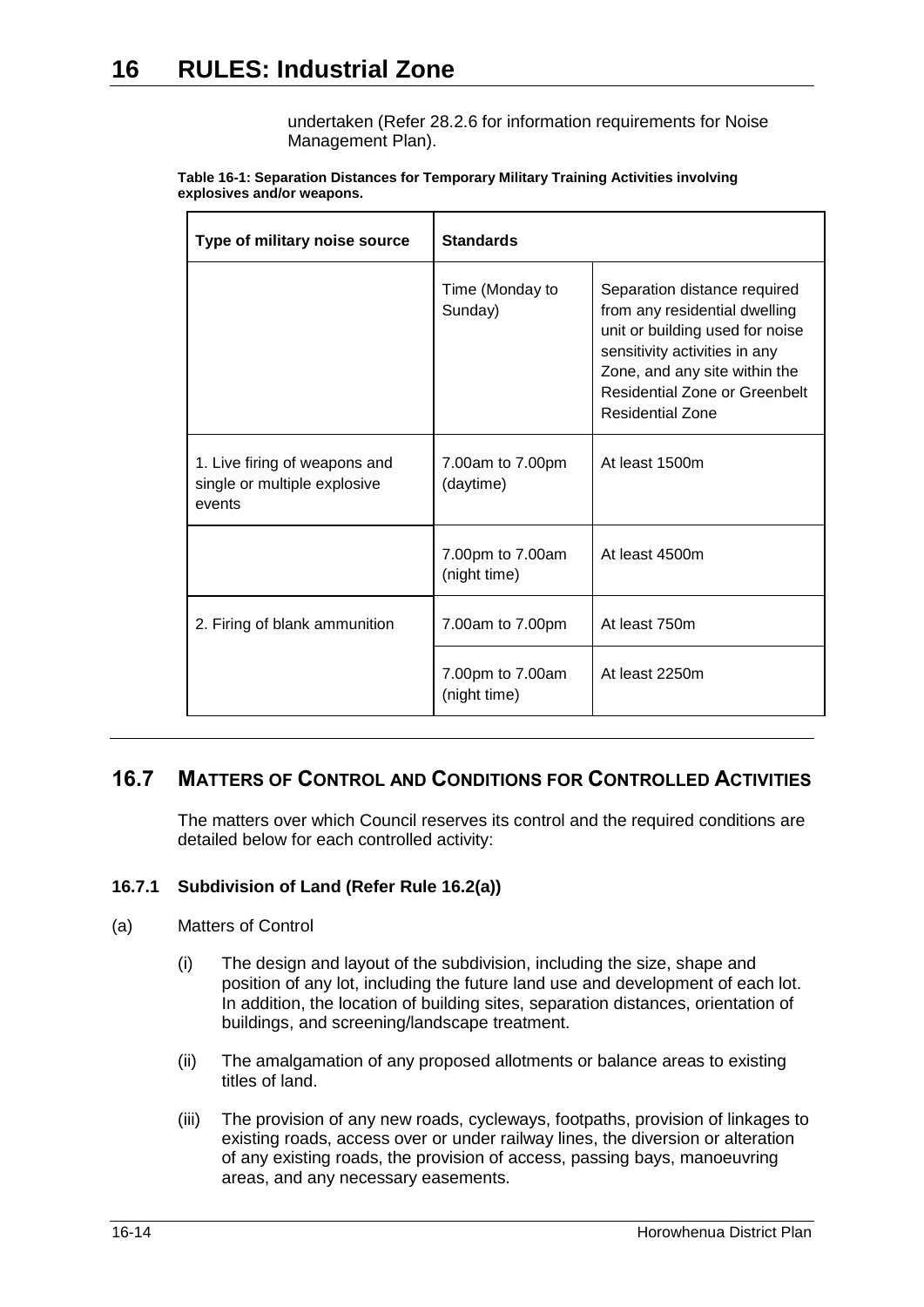- (iv) The provision of servicing, including water supply, wastewater systems, stormwater management and disposal, streetlighting, telecommunications and electricity and, where applicable gas.
- (v) Provision of reserves, esplanade reserves, esplanade strips and access strips, including connections to existing and future reserves.
- (vi) Effects on significant sites and features, including natural, ecological, cultural, archaeological and historical sites.
- (vii) Site contamination remediation measures and works.
- (viii) Avoidance or mitigation of natural hazards. (Note: Refer to the "Risks and Responsibilities: Report of the Manawatu-Wanganui Regional Lifelines Project" (No. 2005/EXT/622) prepared by the Manawatu-Wanganui CDEM Group for information about natural hazards that may be relevant to the subject site).
- (ix) Management of construction effects, including traffic movements, hours of operation, noise, earthworks and erosion and sediment control.
- (x) Staging of the subdivision.
- (xi) In accordance with any applicable Structure Plan in Schedule 8.
- (xii) Compliance with the Horowhenua District Council Engineering requirements.
- (xiii) Those matters described in Sections 108 and 220 of the RMA.
- (b) Conditions
	- (i) All lots shall demonstrate compliance with the permitted activity conditions, except no minimum lot area requirement applies.
	- (ii) Water Supply, Wastes and Surfacewater Disposal, and Other Services: All subdivisions shall comply with the conditions in Chapter 24.
	- (iii) Roads and Access: All subdivisions shall comply with the conditions in Chapter 21.

### <span id="page-14-0"></span>**16.7.2 Flood Hazard Overlay Areas (Refer Rule [16.2\(b\)\)](#page-2-1)**

- (a) Matters of Control
	- (i) The probability and magnitude of the natural hazard event, and the type, scale and distribution of the risks from the natural hazard. Includes consideration of the influence of climate change, adopting a precautionary approach for the frequency and intensity of events.
	- (ii) The location, nature, scale and design of the allotments, their intended use, and the degree to which people or property are put at risk as a result of the subdivision.
	- (iii) Avoidance or mitigation measures to address the risks from natural hazards.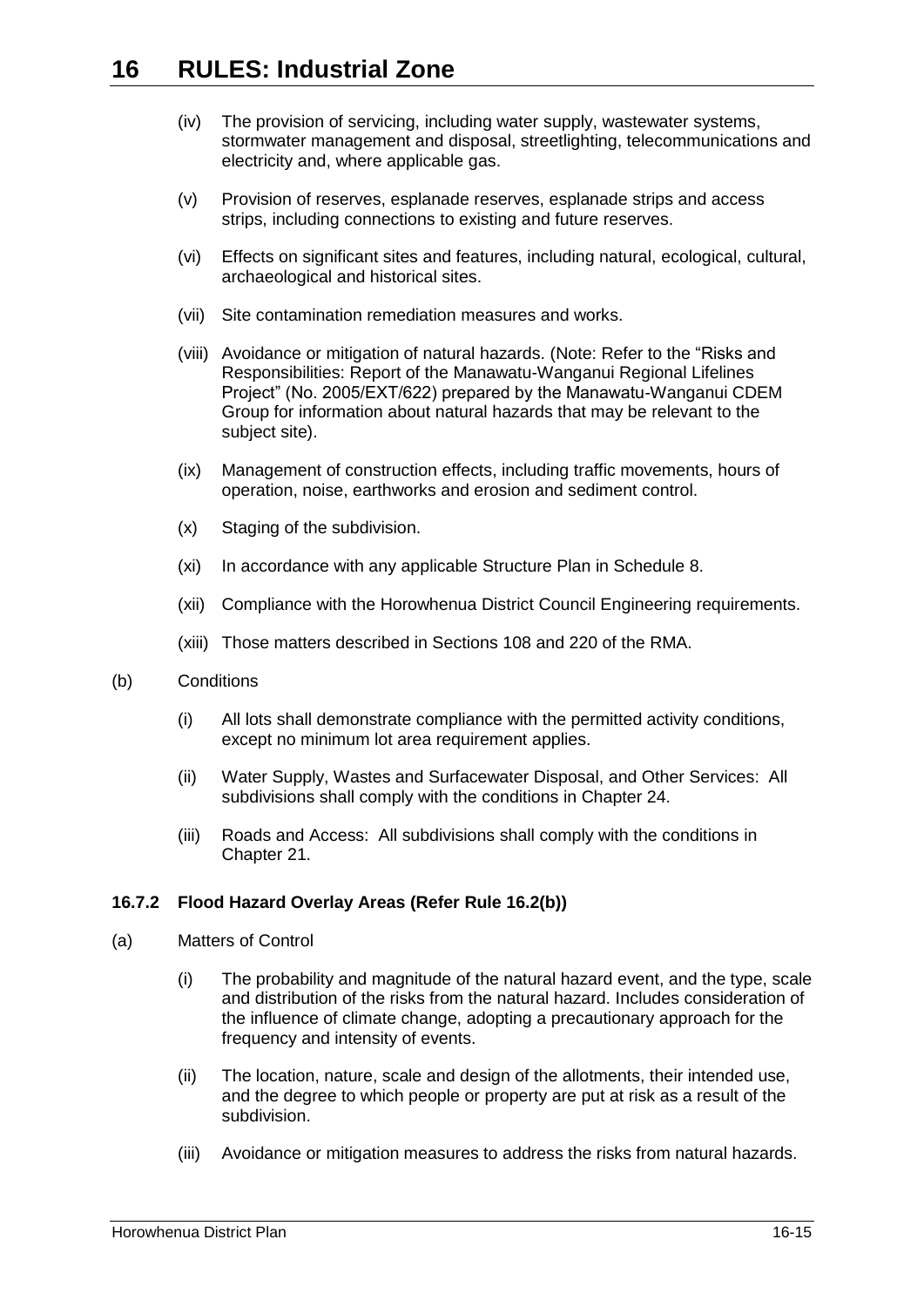(iv) The effects of the mitigation measures in terms of increasing the likelihood of erosion, inundation or any other hazard event occurring, or increasing its magnitude on the site and to other properties which may or may not currently be at risk from the effects of the natural hazards.

## <span id="page-15-0"></span>**16.7.3 Relocated Buildings (Refer Rule [16.2\(c\)\)](#page-2-2)**

- (a) Matters of Control
	- (i) The length of time taken to re-construct, repair, or refurbish the building.
	- (ii) Conditions for upgrading the exterior of the building and upgrading and reinstating the site, including any one or more of the following:
		- redecoration or reinstatement of any roof or exterior cladding;
		- reinstatement of any porches, terraces, baseboards and steps;
		- replacement of broken window panes, broken or rotten timber, guttering, rainpipes;
		- reinstatement of that part of a dwelling where a chimney has been removed;
		- reinstatement of the site and access to the site;
		- details and length of time to complete site landscaping.
	- (iii) A bond, of the nature provided for in the RMA, further secured by deposits of cash with the District Council, bank guarantee, or otherwise, to the satisfaction of the District Council, to ensure compliance with consent conditions. The bond shall be paid prior to the movement of the building to its new site, and shall be to the value of the work required, as assessed by a suitably qualified person approved by the Environmental Services Manager at the cost of the applicant. The required work will be expected to be completed within a 12 month period. Portions of the bond may be refunded as substantial portions of the work are completed.
- (b) Conditions
	- (i) Relocated buildings shall comply, in all respects, with the relevant permitted activity conditions in other parts of the District Plan.
- (c) Non-Notification
	- (i) Under section 77D of the RMA, an activity requiring resource consent under Rule [16.7.3](#page-15-0) shall not be publicly notified, except where:
		- The Council decides special circumstances exist (pursuant to Section 95A(4)), or
		- The applicant requests public notification (pursuant to Section 95A(2)(b))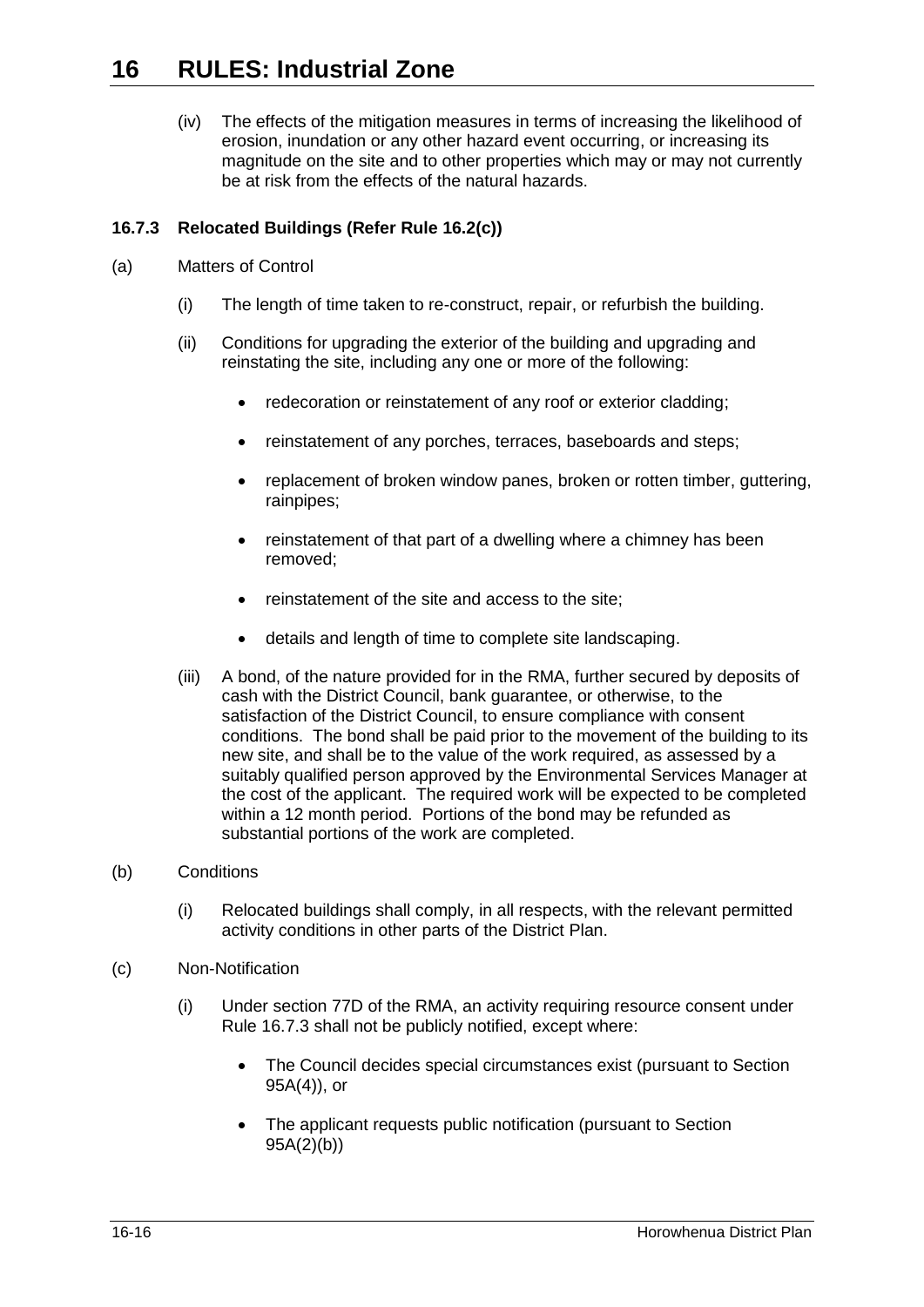### <span id="page-16-0"></span>**16.7.4 Historic Heritage – Buildings (Refer Rule [16.2\(d\)\)](#page-2-3)**

### (a) Matters of Control

(i) The potential effects of earthquake strengthening work on the heritage values associated with the building.

### <span id="page-16-1"></span>**16.7.5 Temporary Filming Activities (Refer Rule [16.2\(e\)\)](#page-3-1)**

- (a) Matters of Control
	- (i) The hours of operation of the temporary filming activity;
	- (ii) The size and positioning of temporary buildings and structures;
	- (iii) The provision of safe and efficient vehicular access and car parking (where this is chosen to be provided) for staff, service delivery and customers or the public;
	- (iv) Where appropriate, the provision of safe pedestrian entry and exit;
	- (v) The provision for waste collection, storage and site cleanup;
	- (vi) The actual and potential adverse effects on the amenity of the surrounding environment, and any measures to avoid, remedy or mitigate these effects;
	- (vii) The actual and potential adverse effects on the safety and efficiency of the road network, and any measures to avoid, remedy or mitigate these effects; and
	- (viii) The actual and potential adverse effects on the recreation, ecological, heritage or cultural values, and any measures to avoid, remedy or mitigate these effects.
- (b) Conditions
	- (i) The duration of the temporary filming activity shall not exceed 31 consecutive days. For the purpose of this rule, 'day' means a whole day, or part of a day.
	- (ii) Submit a draft management plan demonstrating how the temporary filming activity avoids, remedies or mitigates adverse effects on local amenity. The scale and detail of this draft management plan is to be commensurate with the scale of the temporary filming activity and the nature of the potential effects on local amenity.

### <span id="page-16-2"></span>**16.7.6 Temporary Military Training Activities (Refer Rule [16.2\(f\)\)](#page-3-2)**

- (a) Matters of Control
	- (i) The size and positioning of buildings and structures;
	- (ii) The measures used to avoid, remedy or mitigate adverse effects from excavation;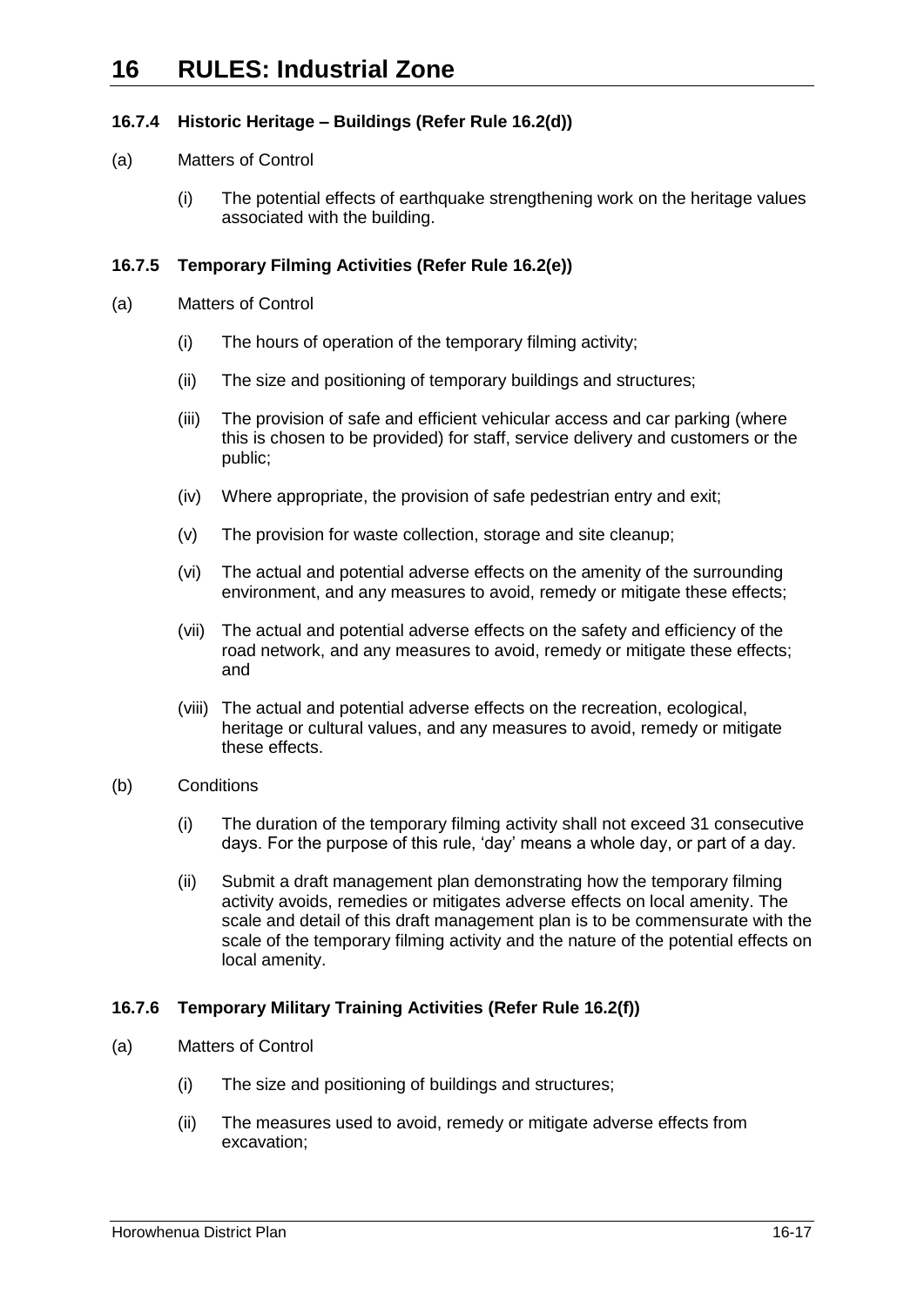- (iii) Methods to manage effects on the amenity and character of the area as a result of non-compliance with the noise and duration permitted activity conditions;
- (iv) The actual and potential adverse effects on the safety and efficiency of the road network, as a result of additional traffic generation for a prolonged period of time; and
- (v) The provision of safe and efficient vehicular access and on-site car parking (where this is chosen to be provided) to avoid, remedy or mitigate potential traffic effects.

## <span id="page-17-0"></span>**16.7.7 Tararua Road Growth Area Overlay (Refer Rule [16.2\(g\)\)](#page-3-3)**

(a) Matters of Control

In addition to the other rules in Rule [16.7,](#page-13-0) the matters over which Council reserves its control for the Tararua Road Growth Area Overlay are as follows:

- (i) Site design, landscape design, lighting, signage and stormwater; and,
- (ii) Construction method and management plan, which will include but not be limited to consideration of traffic routing, hours of operation, noise, dust and vibration suppression measures, erosion and sediment control plans and site screening / hoarding.
- (iii) In exercising its control Council shall have regard to the extent that the proposal is consistent with the Tararua Growth Area Design Guide and Tararua Road Growth Area Structure Plan (Refer Schedule 5) and the manner in which amenity of existing businesses and residential properties is affected during construction.
- (b) Conditions
	- (i) Buildings shall be set back 10 metres from Tararua Road and Arapaepae Road (State Highway 57) within the Tararua Road Growth Area Overlay.

### <span id="page-17-1"></span>**16.7.8 Stevensons Structural Engineers Site (Refer Rule [16.2\(h\)\)](#page-3-4)**

- (a) Matters of Control
	- (i) The location of points of access to ensure any adverse effects on traffic efficiency and safety are adequately avoided, remedied or mitigated.
	- (ii) The height, location, colour and design of buildings to ensure that adverse visual effects and impact on amenity of neighbours is adequately avoided, remedied or mitigated.
	- (iii) To impose controls on outdoor activities together with other conditions necessary to ensure compliance with the District Plan's noise standards and otherwise avoid, remedy or mitigate adverse effects of noise.
	- (iv) The imposition of requirements in the form of conditions for landscaping and fencing and controls on the activity to avoid, remedy or mitigate adverse visual effects.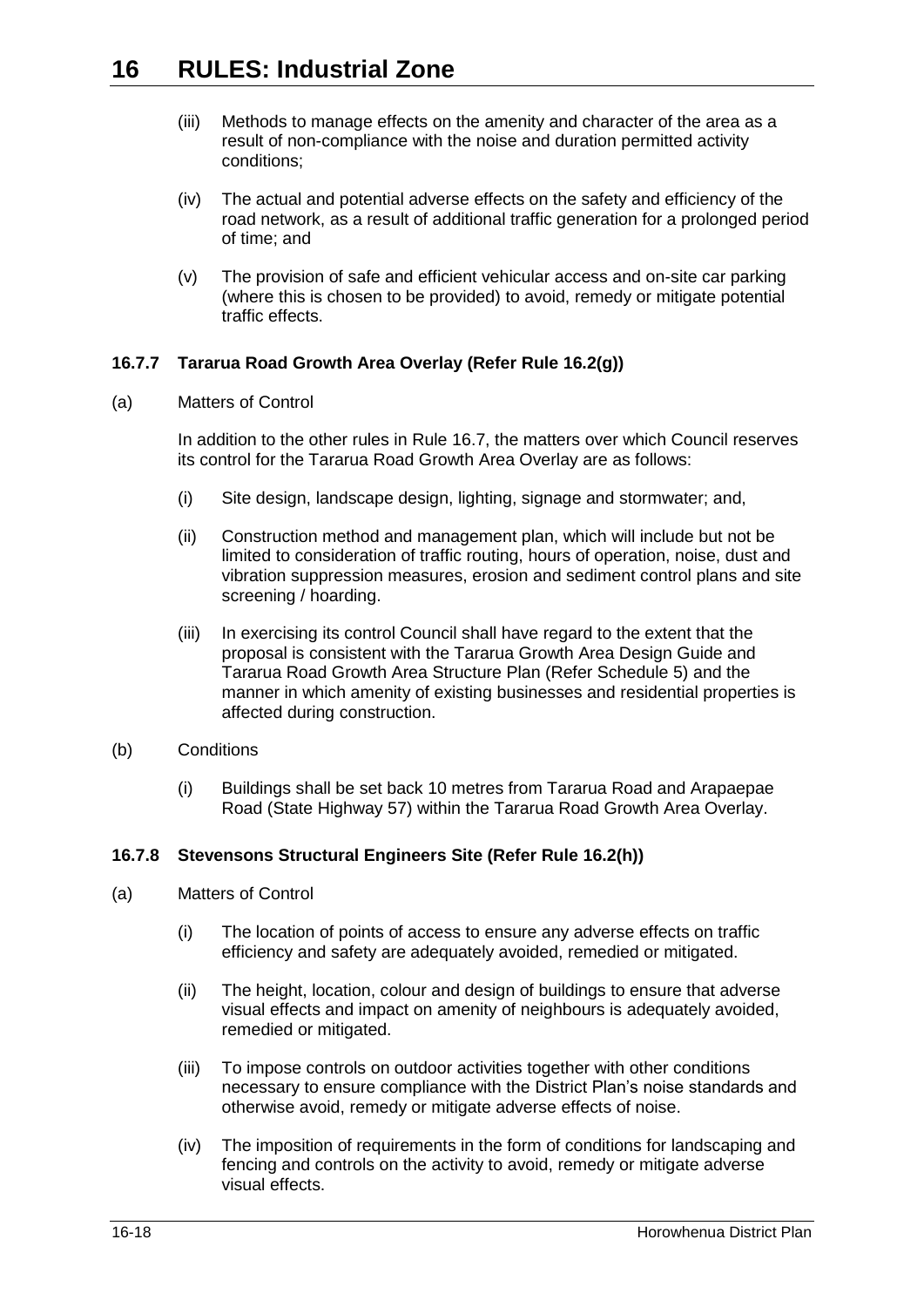- (v) To mitigate adverse effects associated with signage.
- (vi) The imposition of conditions to avoid, remedy or mitigate on-site effects including stormwater runoff, potential hazards or contamination and the provision of network services.
- (vii) The imposition of conditions under Section 108 RMA.

### (b) Conditions

- (i) The performance conditions under Rule [16.6](#page-5-0) excluding Rule [16.6.5](#page-6-1) are met.
- (ii) The following noise standard is met:
	- No activity shall give rise to noise which, when measured at the notional boundary of any residential dwelling existing as at 1 September 2010 and located outside the Industrial Zone, exceeds the following noise limits:

On any day:

- 7.00am to 10.00pm  $-$  60dB  $L_{Aeq (15minS)}$
- 10.00pm to 7.00am  $-$  60dB  $L_{Aea(15mins)}$
- $\bullet$  10.00pm to 7.00am 65dBA L<sub>max</sub>

All noise levels shall be measured and assessed in accordance with the provisions of NZS 6801:2008 Acoustics –Measurement of environmental sound; and assessed in accordance with the provisions of NZS 6802:2008 Acoustics – Environmental noise.

- (iii) No vehicular access shall be on to State Highway 57.
- (iv) The hours of operation shall be limited to  $6.00am 7.00pm$  (Monday Sunday).

## <span id="page-18-0"></span>**16.8 MATTERS OF DISCRETION AND CONDITIONS FOR RESTRICTED DISCRETIONARY ACTIVITIES**

The matters over which Council has restricted its discretion for each restricted discretionary activity, and the conditions for each activity are detailed below:

### <span id="page-18-1"></span>**16.8.1 Non-compliance with Permitted Activity Conditions (Rule [16.6\)](#page-5-0), and Permitted Activity Conditions in Chapters 21, 22, 23 and 24. (Refer Rule [16.3\(a\)\)](#page-3-5)**

- (a) Matters of Discretion
	- (i) Avoiding, remedying or mitigating of any effects deriving from non-compliance with the particular condition(s) that is not met except where specifically identified in other rules below.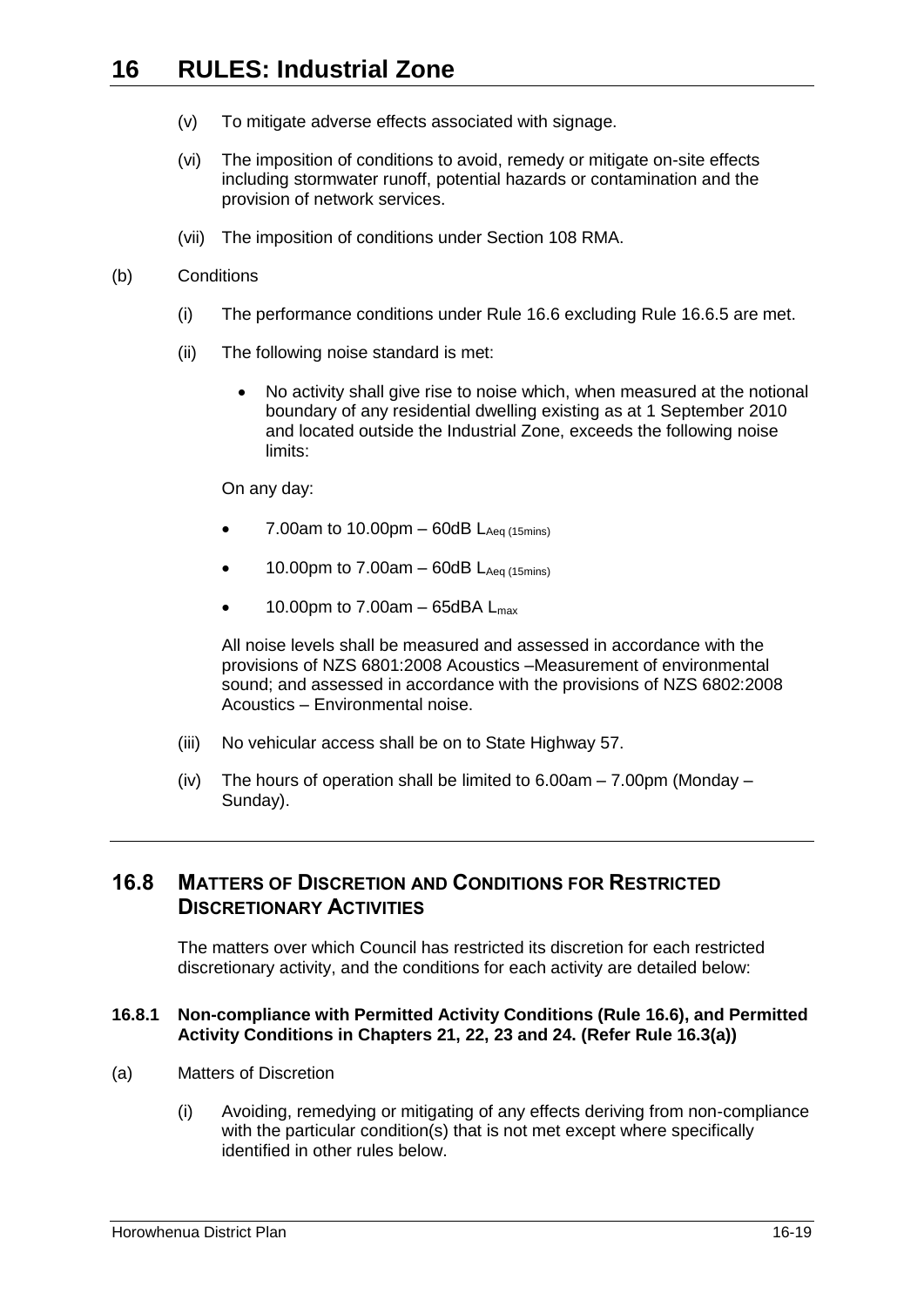## <span id="page-19-0"></span>**16.8.2 Non-Compliance with Controlled Activity Conditions. (Refer Rule [16.3\(b\)\)](#page-3-6)**

- (a) Matters of Discretion
	- (i) Avoiding, remedying or mitigating of any effects deriving from non-compliance with the particular condition(s) not met, except where specifically identified in other rules below.

### <span id="page-19-1"></span>**16.8.3 Flood Hazard Area Overlay (Refer Rule [16.3\(c\)\)](#page-3-7)**

- (a) Matters of Discretion
	- (i) The probability and magnitude of the natural hazard event, and the type, scale and distribution of the risks from the natural hazard. Includes consideration of the influence of climate change, adopting a precautionary approach for the frequency and intensity of events.
	- (ii) The location, nature, scale and design of the buildings, earthworks or allotments, its intended use, including whether the building, earthworks or use is temporary or permanent, and the degree to which people or property are put at risk as a result of the activity.
	- (iii) Avoidance or mitigation measures to address the risks from natural hazards.
	- (iv) The effects the mitigation measures in terms of increasing the likelihood of erosion, inundation or any other hazard event occurring, or increasing its magnitude, including to other properties which may or may not currently be at risk from the effects of the natural hazards.
	- (v) The effects on the effectiveness of existing flood hazard avoidance or mitigation measures, including works and structures within river and drainage schemes, natural landforms that protect against inundation, and overland stormwater flow paths.

### **16.8.4 Within the Tararua Road Growth Area Overlay non-compliance with Permitted Activity Conditions (Rule [16.6\)](#page-5-0), Controlled Activity Conditions (Rule [16.7\)](#page-13-0) and Permitted Activity Conditions in Chapters 21, 22, 23 and 24. (Refer Rule [16.3\(a\)\)](#page-3-5)**

- (a) Matters of Discretion
	- (i) Matters in Schedule 5 Tararua Road Growth Area Structure Plan and Design Guide.
	- (ii) The location, layout, design and appearance of the development, including buildings.
	- (iii) The management of stormwater, wastewater, water supply and other servicing.
	- (iv) The maintenance of amenity values and reverse sensitivity effects at the growth area boundary and management of adverse effects on adjoining and adjacent properties, particular adjoining residential and rural areas.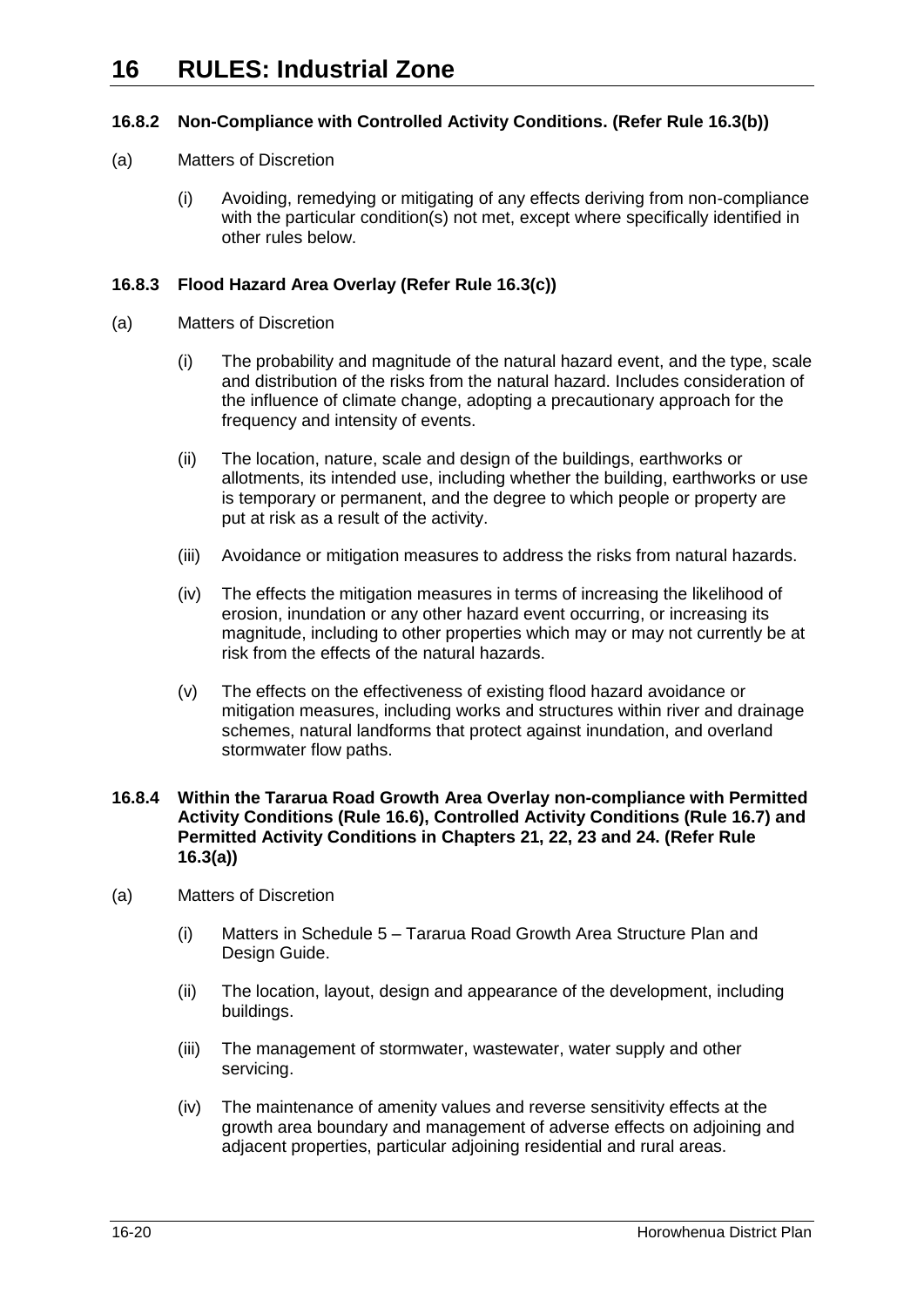- (v) The provision of adequate carparking, (where this is chosen to be provided) manoeuvring and safe access to the site.
- (vi) The management of traffic generated and potential adverse effects on the safety and efficiency of the street network.
- (vii) Avoiding, remedying or mitigating of any effects deriving from non-compliance with the particular condition(s) that is not met;
- (b) Conditions
	- (i) All other aspects of the activity shall comply with any relevant conditions.

### <span id="page-20-0"></span>**16.8.5 Subdivision within the Tararua Road Growth Area Overlay (Refer Rule [16.3\(d\)\)](#page-3-8)**

- (a) Matters of Discretion
	- (i) Matters listed in Rule [16.7.1](#page-13-1) Subdivision of Land;
	- (ii) Matters in Schedule 5 Tararua Road Growth Area Structure Plan and Design Guide;
	- (iii) Those matters specified in Chapters 21 and 24;
	- (iv) The degree to which the allotment/s are subject to, or likely to be subject to, material damage by erosion, falling debris, subsidence, slippage, or inundation and seismic events;
	- (v) The amalgamation of any allotments and/or balance areas with other land owned by the subdivider;
	- (vi) The design and layout of proposed urban areas;
	- (vii) The amenity effects caused by noise, vibration and air pollution effects of State Highway 57;
	- (viii) The amenity effects on existing residential areas should design standards contained in the Design Guide not be complied with or should proposals not be consistent with the Structure Plan; and,
	- (ix) The transportation, movement, streetscape and community effects of not providing the internal roading network and accesses to the external roading network, buffer strips and landscaping as shown on the Structure Plan and as described in the Design Guide.
	- (x) The design and positioning of any vehicular access on to Tararua Road, Winiata Street and Perth Street.

In exercising this control Council shall have regard to the extent that the proposal is consistent with the Tararua Growth Area Structure Plan and complies with the Tararua Road Growth Area Design Guide (refer Schedule 5).

(b) Conditions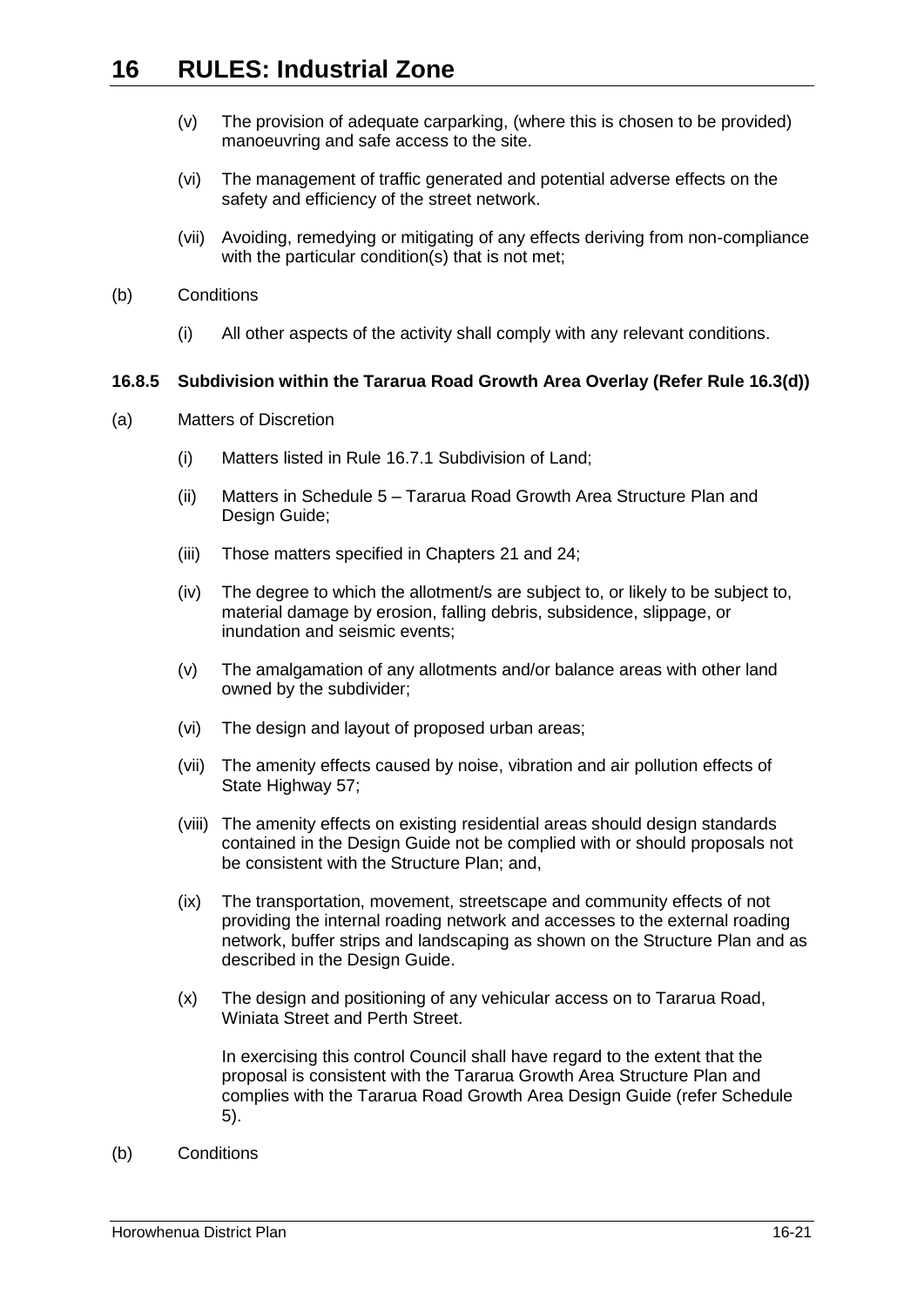- (i) All lots shall demonstrate compliance with the permitted activity conditions, except no minimum lot area requirement applies.
- (ii) Water Supply, Wastes and Surfacewater Disposal, and Other Services: All subdivisions shall comply with the conditions in Chapter 24.
- (iii) Roads and Access: All subdivisions shall comply with the conditions in Chapter 21.
- (c) Non-Notification
	- (i) Under section 77D of the RMA, an activity requiring resource consent in relation to Rule [16.8.5](#page-20-0) shall not be publicly notified, except where:
		- The Council decides special circumstances exist (pursuant to Section 95A(4)), or
		- The applicant requests public notification (pursuant to Section  $95A(2)(b)$ ).

### <span id="page-21-0"></span>**16.8.6 Historic Heritage – Buildings (Refer Rule [16.3\(e\)\)](#page-3-9)**

- (a) Matters of Discretion
	- (i) The potential effects of earthquake strengthening work on the heritage values associated with the building.

### <span id="page-21-1"></span>**16.8.7 Historic Heritage – Signs (Refer Rule [16.3\(f\)\)](#page-3-10)**

- (a) Matters of Discretion
	- (i) The colour and materials of any sign;
	- (ii) The design of any sign;
	- (iii) The location of any sign;
	- (iv) The size of any sign; and
	- (v) The number of any signs.

### **16.8.8 Temporary Activities (Refer Rule [16.3\(a\)\)](#page-3-5)**

- (a) Matters of Discretion
	- (i) The duration of the temporary activity, including daily hours of operation;
	- (ii) The size and positioning of temporary buildings and structures;
	- (iii) The provisions of safe and efficient vehicular access and car parking (where this is chosen to be provided) for staff, service delivery and customers or the public;
	- (iv) Where appropriate, the provision of safe pedestrian entry and exit;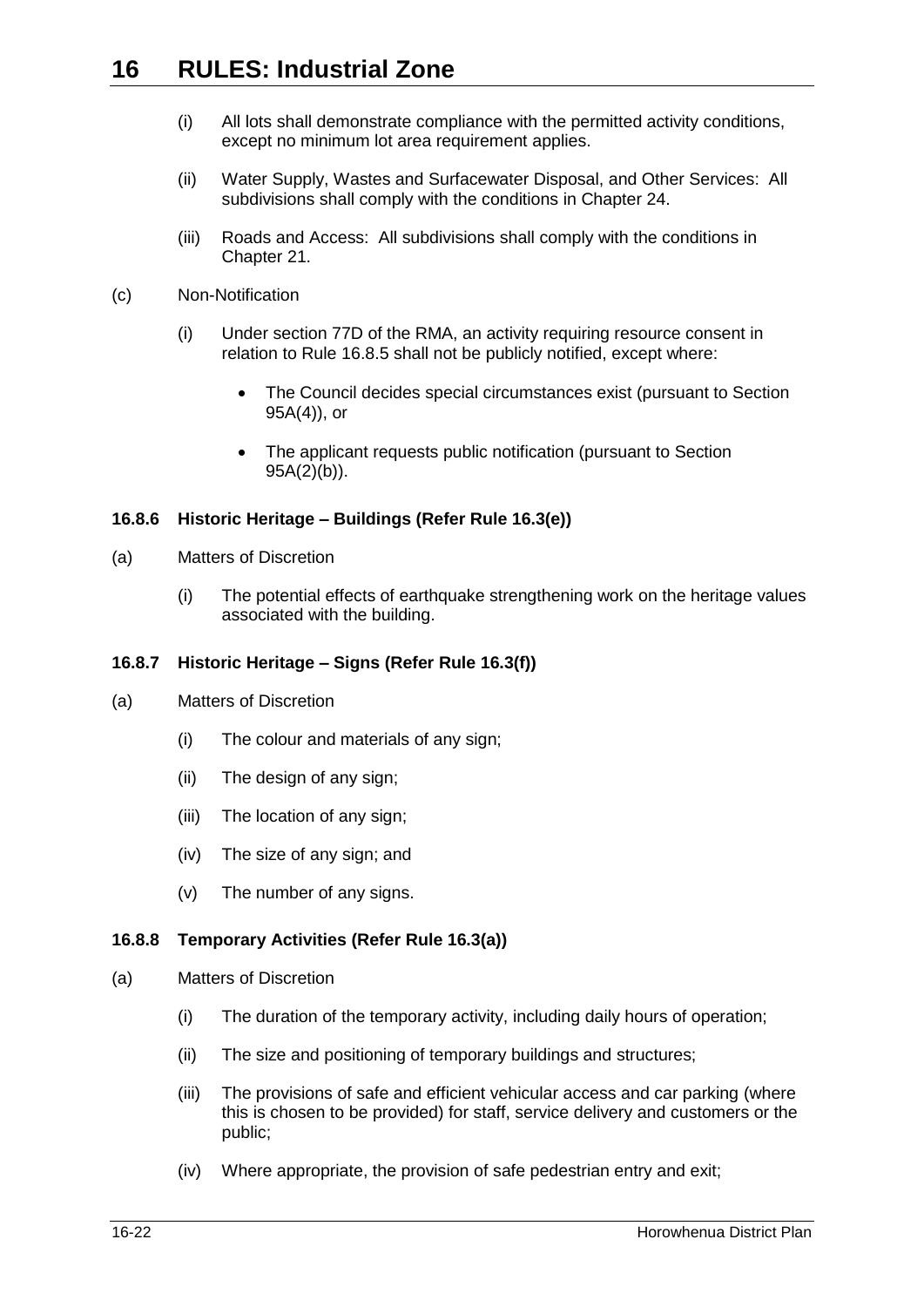- (v) The provision for waste collection, storage and site cleanup;
- (vi) The actual and potential adverse effects on the amenity of the surrounding environment, and any measures to avoid, remedy or mitigate these effects;
- (vii) The actual and potential adverse effects on the safety and efficiency of the road network, and any measures to avoid, remedy or mitigate these effects; and
- (viii) The actual and potential adverse affects on the recreation, ecological, heritage or cultural values, and any measures to avoid, remedy or mitigate these effects.
- (b) Conditions
	- (i) Submit a draft management plan demonstrating how the temporary activity avoids, remedies or mitigates adverse effects generated by the activity.